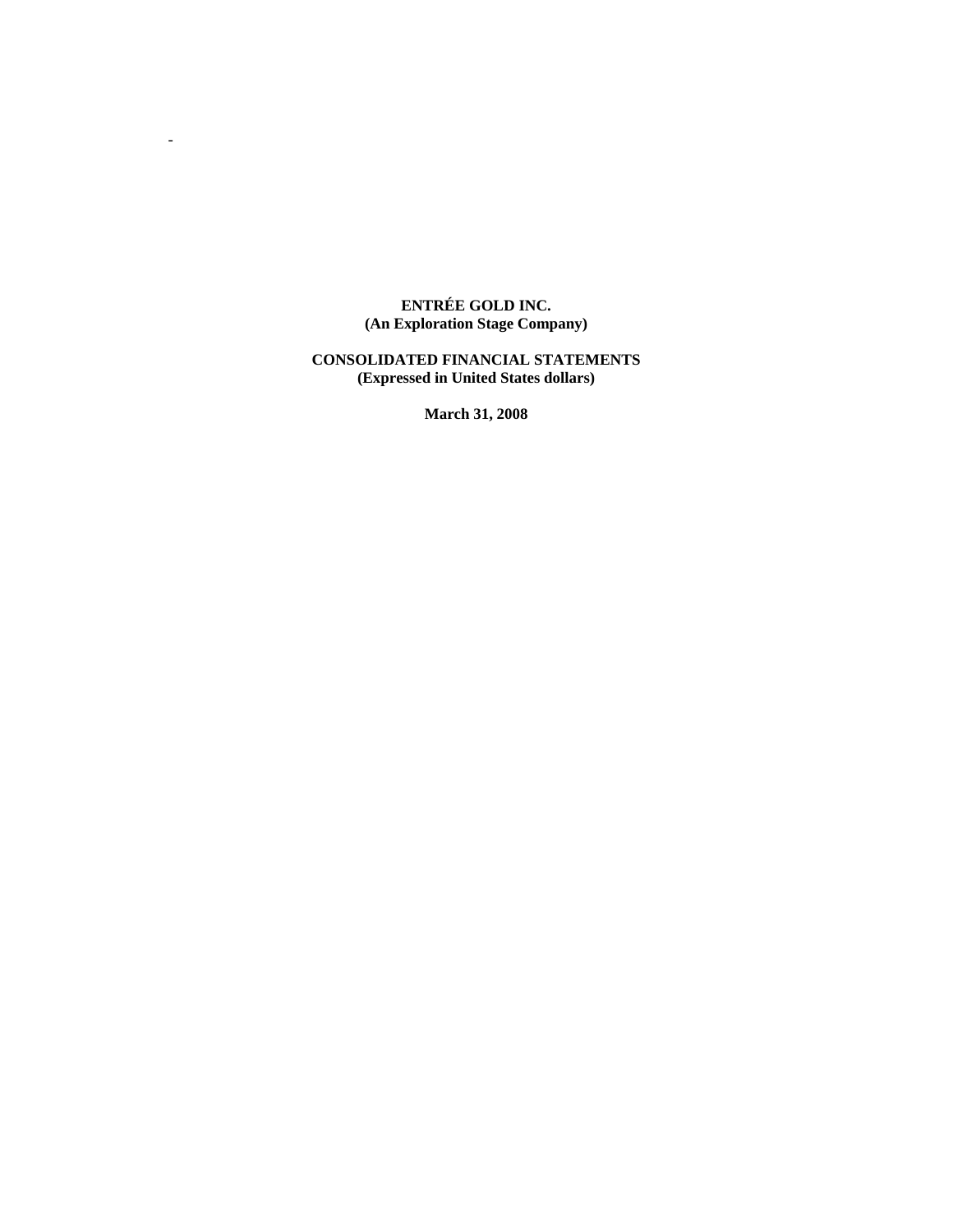(An Exploration Stage Company) CONSOLIDATED BALANCE SHEETS (Unaudited) (Expressed in United States dollars)

|                                                                                                                                         |               | March 31,<br>2008                | December 31,<br>2007                   |
|-----------------------------------------------------------------------------------------------------------------------------------------|---------------|----------------------------------|----------------------------------------|
| <b>ASSETS</b>                                                                                                                           |               |                                  |                                        |
| <b>Current</b><br>Cash and cash equivalents<br>Receivables<br>Prepaid expenses                                                          | $\mathcal{S}$ | 63,439,864<br>669,767<br>450,424 | \$<br>67,106,113<br>615,826<br>475,074 |
| Total current assets                                                                                                                    |               | 64,560,055                       | 68,197,013                             |
| Investments (Note 4)                                                                                                                    |               | 2,440,556                        | 3,032,751                              |
| Equipment (Note 5)                                                                                                                      |               | 844,869                          | 841,819                                |
| <b>Total assets</b>                                                                                                                     | \$            | 67,845,480                       | \$<br>72,071,583                       |
| <b>LIABILITIES AND STOCKHOLDERS' EQUITY</b>                                                                                             |               |                                  |                                        |
| <b>Current</b><br>Accounts payable and accrued liabilities<br><b>Commitments</b> (Note 12)                                              | \$            | 496,458                          | \$<br>603,623                          |
| <b>Stockholders' equity</b>                                                                                                             |               |                                  |                                        |
| Common stock, no par value, unlimited number authorized, (Note 7)<br>94,047,841 (December 31, 2007 - 93,572,841) issued and outstanding |               | 111,259,785                      | 110,492,309                            |
| Additional paid-in capital<br>Accumulated other comprehensive income:                                                                   |               | 10,508,962                       | 10,691,873                             |
| Foreign currency cumulative translation adjustment<br>Accumulated deficit during the exploration stage                                  |               | 2,347,431<br>(56, 767, 156)      | 5,072,288<br>(54, 788, 510)            |
| Total stockholders' equity                                                                                                              |               | 67,349,022                       | 71,467,960                             |
| Total liabilities and stockholders' equity                                                                                              | \$            | 67,845,480                       | \$<br>72,071,583                       |

**Nature of operations** (Note 2)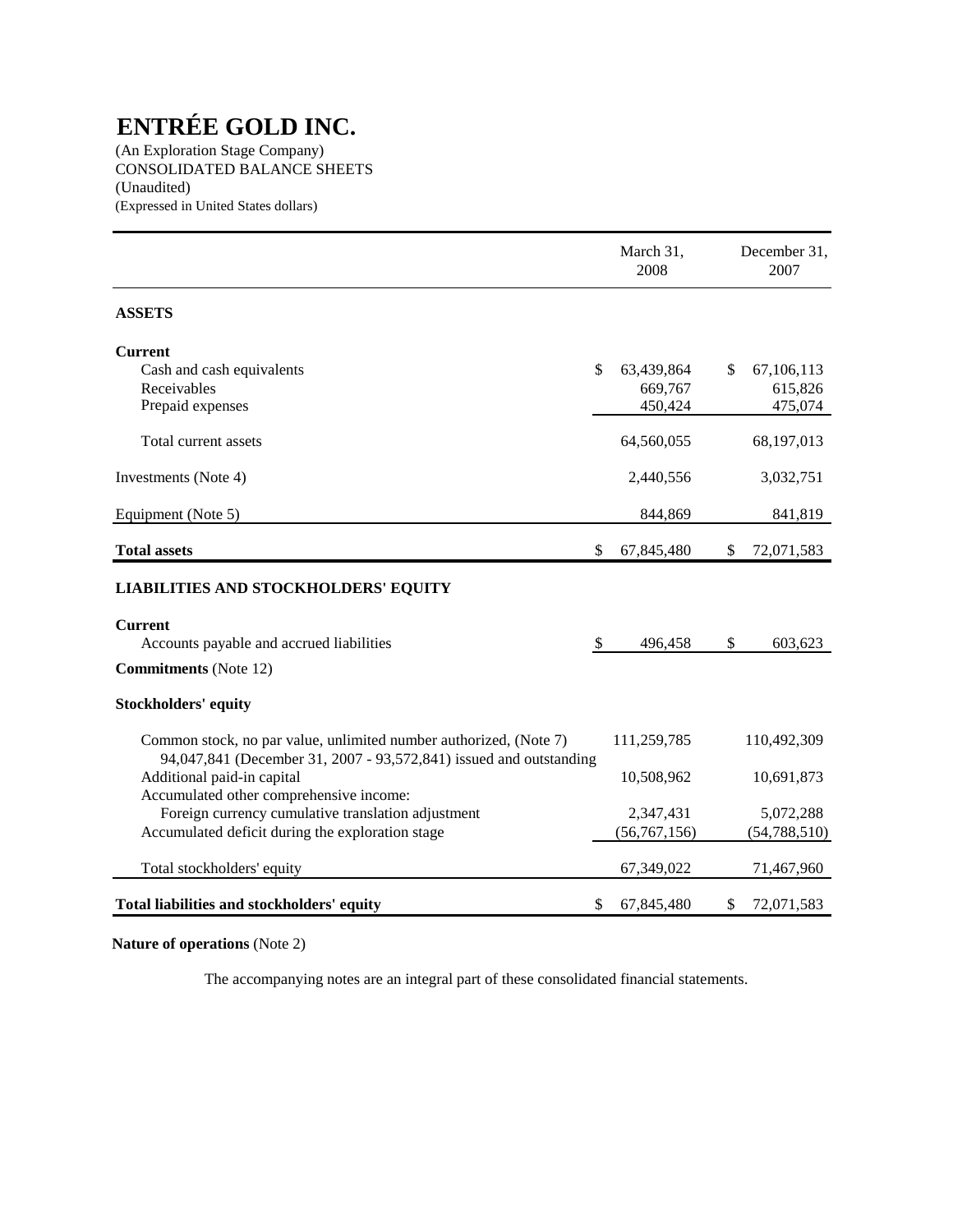(An Exploration Stage Company) CONSOLIDATED STATEMENTS OF OPERATIONS AND COMPREHENSIVE LOSS (Unaudited) (Expressed in United States dollars)

|                                               | Three Months<br>Ended<br>March 31,<br>2008 | Three Months<br>Ended<br>March 31,<br>2007 | Inception<br>$(July 19, 1995) -$<br>March 31,<br>2008 |
|-----------------------------------------------|--------------------------------------------|--------------------------------------------|-------------------------------------------------------|
| <b>EXPENSES</b>                               |                                            |                                            |                                                       |
| Audit and accounting                          | \$<br>60,198 \$                            | 6,841 \$                                   | 441,480                                               |
| Consulting fees (Note 7)                      | 82,667                                     | 31,055                                     | 2,362,259                                             |
| Depreciation                                  | 53,347                                     | 56,381                                     | 627,606                                               |
| Escrow shares compensation                    |                                            |                                            | 1,790,959                                             |
| Foreign exchange (gain) loss                  | 8,364                                      | 11,153                                     | 174,325                                               |
| Legal (Note 7)                                | 117,297                                    | 35,626                                     | 1,535,128                                             |
| Loss on settlement of debt                    |                                            |                                            | 5,252                                                 |
| Management fees (Notes 7 and 8)               | 62,027                                     | 11,772                                     | 3,933,609                                             |
| Mineral property interests<br>(Notes 6 and 7) | 863,324                                    | 509,916                                    | 35,486,177                                            |
| Office and administration (Note 7)            | 571,074                                    | 308,448                                    | 6,365,107                                             |
| Regulatory and transfer agent fees            | 85,961                                     | 53,640                                     | 770,623                                               |
| Shareholder communications and                |                                            |                                            |                                                       |
| investor relations (Note 7)                   | 151,481                                    | 224,250                                    | 3,685,282                                             |
| Travel                                        | 109,465                                    | 67,236                                     | 1,052,516                                             |
| <b>Loss from operations</b>                   | (2,165,205)                                | (1,316,318)                                | (58, 230, 323)                                        |
| Interest income                               | 676,182                                    | 139,682                                    | 2,951,161                                             |
| Impairment of asset                           |                                            |                                            |                                                       |
| backed commercial paper                       |                                            |                                            |                                                       |
| (Note 4)                                      | (489, 623)                                 |                                            | (1,487,994)                                           |
| Net loss                                      | \$<br>$(1,978,646)$ \$                     | $(1,176,636)$ \$                           | (56, 767, 156)                                        |
| Comprehensive loss:                           |                                            |                                            |                                                       |
| Net loss                                      | \$<br>$(1,978,646)$ \$                     | $(1,176,636)$ \$                           | (56,767,156)                                          |
| Foreign currency translation adjustment       | (2, 724, 857)                              | 147,406                                    | 2,347,431                                             |
|                                               |                                            |                                            |                                                       |
| <b>Comprehensive loss</b>                     | \$<br>$(4,703,503)$ \$                     | $(1,029,230)$ \$                           | (54, 419, 725)                                        |
| Basic and diluted loss per share              | \$<br>$(0.02)$ \$                          | (0.02)                                     |                                                       |
| Weighted average number of shares outstanding | 93,989,279                                 | 70,885,593                                 |                                                       |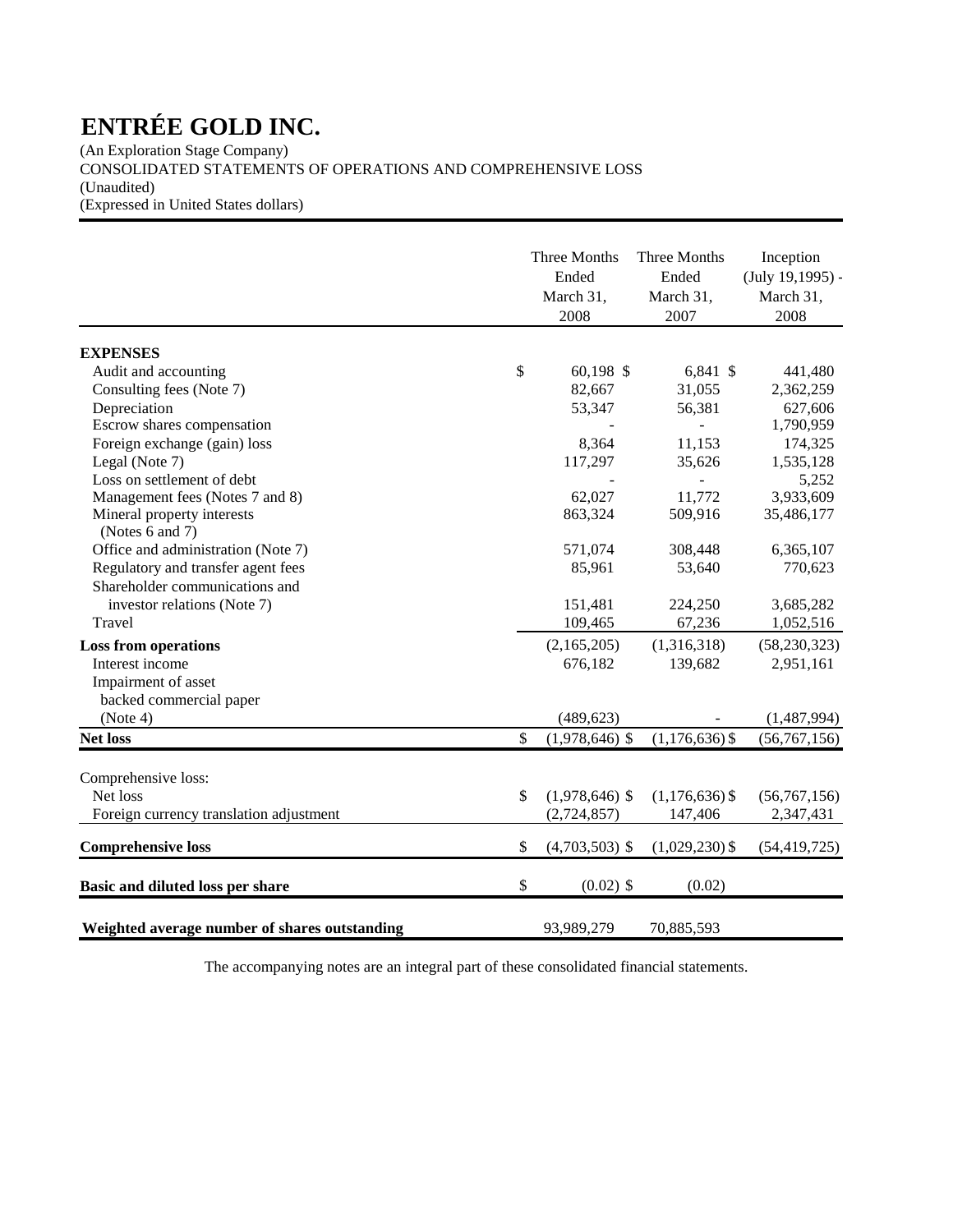(An Exploration Stage Company) CONSOLIDATED STATEMENT OF STOCKHOLDERS' EQUITY (Unaudited) (Expressed in United States dollars)

|                                            |               |               |              |                 | Accumulated      |               |
|--------------------------------------------|---------------|---------------|--------------|-----------------|------------------|---------------|
|                                            |               |               |              | Accumulated     | Deficit          |               |
|                                            |               |               | Additional   | Other           | During the       | Total         |
|                                            | Number of     | Common        | Paid-in      | Comprehensive   | Exploration      | Stockholders' |
|                                            | <b>Shares</b> | Stock         | Capital      | Income          | Stage            | Equity        |
| Balance, July 19, 1995 (date of inception) |               | \$            | \$           | \$              | \$               | \$            |
| Shares issued:                             |               |               |              |                 |                  |               |
| Private placements                         | 4,200,000     | 60,852        |              |                 |                  | 60.852        |
| Acquisition of mineral property interests  | 3,200,000     | 147,520       |              |                 |                  | 147,520       |
| Foreign currency translation adjustment    |               |               |              | (756)           |                  | (756)         |
| Net loss                                   |               |               |              |                 | (175, 714)       | (175, 714)    |
| Balance, April 30, 1996                    | 7,400,000     | 208,372       |              | (756)           | (175, 714)       | 31,902        |
| Shares issued:                             |               |               |              |                 |                  |               |
| Private placements                         | 3,880,000     | 274,718       |              |                 |                  | 274,718       |
| Foreign currency translation adjustment    |               |               |              | (8, 568)        |                  | (8,568)       |
| Net loss                                   |               |               |              |                 | (56, 250)        | (56,250)      |
| Balance, April 30, 1997                    | 11,280,000    | 483,090       |              | (9, 324)        | (231, 964)       | 241,802       |
| Foreign currency translation adjustment    |               |               |              | (5,216)         |                  | (5,216)       |
| Net loss                                   |               |               |              |                 | (33, 381)        | (33, 381)     |
| Balance, April 30, 1998                    | 11,280,000    | 483,090       |              | (14, 540)       | (265, 345)       | 203,205       |
| Foreign currency translation adjustment    |               |               |              | (3,425)         |                  | (3,425)       |
| Net loss                                   |               |               |              |                 | (40, 341)        | (40, 341)     |
| Balance, April 30, 1999                    | 11,280,000    | 483,090       |              | (17,965)        | (305, 686)       | 159,439       |
| Escrow shares compensation                 |               |               | 41,593       |                 |                  | 41,593        |
| Exercise of stock options                  | 1,128,000     | 113,922       |              |                 |                  | 113,922       |
| Foreign currency translation adjustment    |               |               |              | (896)           |                  | (896)         |
| Net loss                                   |               |               |              |                 | (154, 218)       | (154, 218)    |
| Balance, April 30, 2000                    | 12,408,000    | 597,012       | 41,593       | (18, 861)       | (459,904)        | 159,840       |
| Foreign currency translation adjustment    |               |               |              | (5,627)         |                  | (5,627)       |
| Net loss                                   |               |               |              |                 | (18, 399)        | (18, 399)     |
| Balance, April 30, 2001                    | 12,408,000    | \$<br>597,012 | \$<br>41,593 | \$<br>(24, 488) | \$<br>(478, 303) | \$<br>135,814 |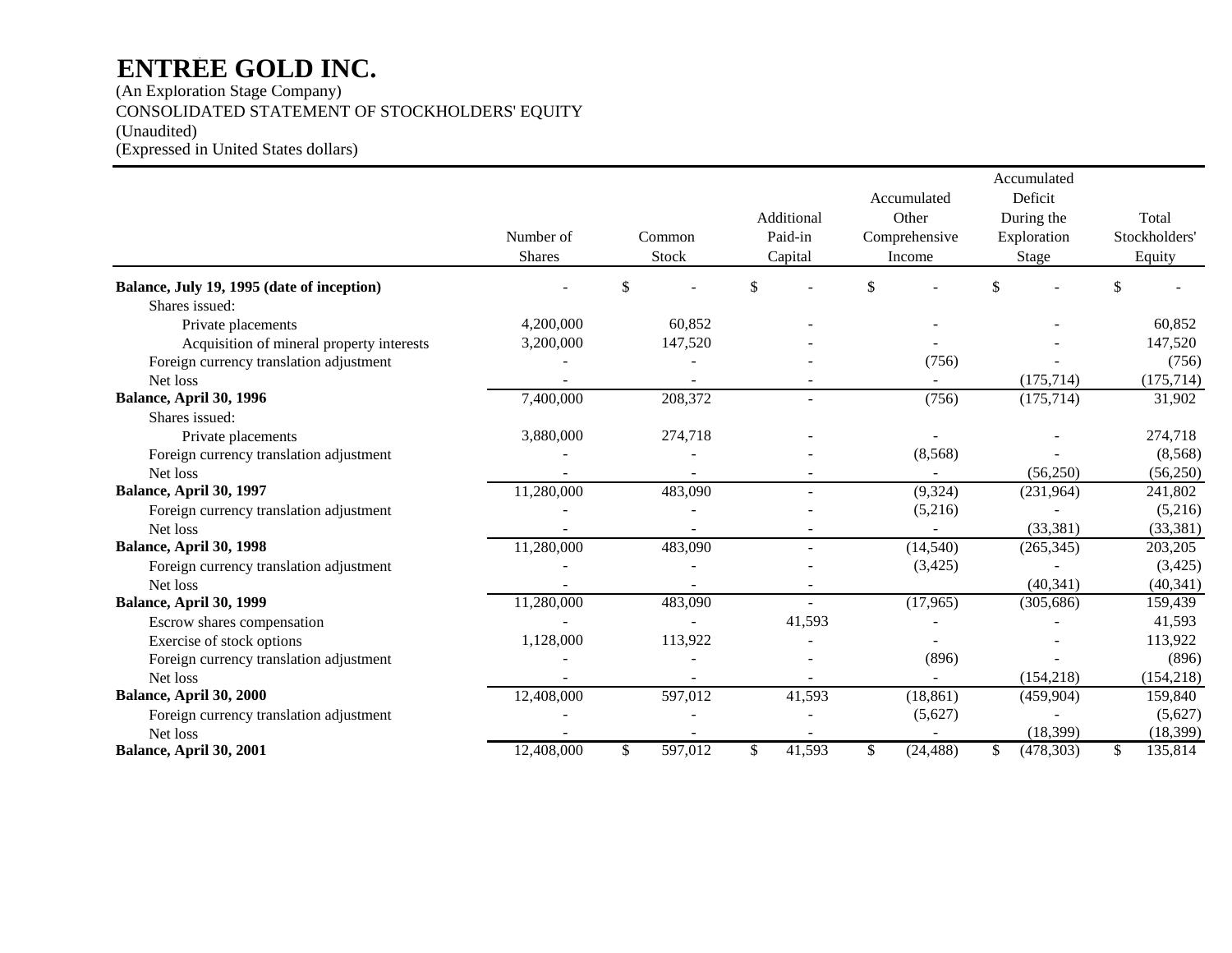(An Exploration Stage Company) CONSOLIDATED STATEMENT OF STOCKHOLDERS' EQUITY (Unaudited) (Expressed in United States dollars)

|                                                     |               |               |                |                          | Accumulated      |                |
|-----------------------------------------------------|---------------|---------------|----------------|--------------------------|------------------|----------------|
|                                                     |               |               |                | Accumulated              | Deficit          |                |
|                                                     |               |               | Additional     | Other                    | During the       | Total          |
|                                                     | Number of     | Common        | Paid-in        | Comprehensive            | Exploration      | Stockholders'  |
|                                                     | <b>Shares</b> | Stock         | Capital        | Income                   | Stage            | Equity         |
| - continued -                                       |               |               |                |                          |                  |                |
| Balance, April 30, 2001                             | 12,408,000    | \$<br>597,012 | \$<br>41,593   | \$<br>(24, 488)          | \$<br>(478, 303) | 135,814<br>\$  |
| Foreign currency translation adjustment             |               |               |                | (2, 561)                 |                  | (2,561)        |
| Net loss                                            |               |               |                | $\overline{\phantom{m}}$ | (22, 490)        | (22, 490)      |
| Balance, April 30, 2002                             | 12,408,000    | 597,012       | 41,593         | (27, 049)                | (500, 793)       | 110,763        |
| Shares issued:                                      |               |               |                |                          |                  |                |
| Private placements                                  | 7,500,000     | 1,351,055     |                |                          |                  | 1,351,055      |
| Exercise of warrants                                | 12,500        | 3,288         |                |                          |                  | 3,288          |
| Agent's finder fee                                  | 310,000       | 39,178        |                |                          |                  | 39,178         |
| Finder's fee for mineral property interests         | 100,000       | 35,827        |                |                          |                  | 35,827         |
| Debt settlement                                     | 135,416       | 45,839        | 5,252          |                          |                  | 51,091         |
| Agent's warrants                                    |               |               | 16,877         |                          |                  | 16,877         |
| Escrow shares compensation                          |               |               | 40,205         |                          |                  | 40,205         |
| Stock-based compensation                            |               |               | 16,660         |                          |                  | 16,660         |
| Share issue costs                                   |               | (211, 207)    | $\blacksquare$ |                          |                  | (211, 207)     |
| Foreign currency translation adjustment             |               |               |                | 73,080                   |                  | 73,080         |
| Net loss                                            |               |               |                |                          | (1,073,320)      | (1,073,320)    |
| Balance, April 30, 2003                             | 20,465,916    | 1,860,992     | 120,587        | 46,031                   | (1,574,113)      | 453,497        |
| Shares issued:                                      |               |               |                |                          |                  |                |
| Private placements and offerings                    | 16,352,942    | 10,891,160    |                |                          |                  | 10,891,160     |
| Exercise of warrants                                | 3,730,372     | 1,316,664     | (6, 443)       |                          |                  | 1,310,221      |
| Exercise of stock options                           | 35,000        | 18,730        | (4,026)        |                          |                  | 14,704         |
| Agent's corporate finance fee                       | 100,000       | 64,192        | 8,384          |                          |                  | 72,576         |
| Mineral property interests (Note 6)                 | 5,000,000     | 3,806,000     |                |                          |                  | 3,806,000      |
| Agent's warrants                                    |               |               | 370,741        |                          |                  | 370,741        |
| Escrow shares compensation                          |               |               | 1,949,878      |                          |                  | 1,949,878      |
| Stock-based compensation                            |               |               | 414,847        |                          |                  | 414,847        |
| Share issue costs                                   |               | (1,302,715)   |                |                          |                  | (1,302,715)    |
|                                                     |               |               |                |                          |                  |                |
| Foreign currency translation adjustment<br>Net loss |               |               |                | 1,950                    |                  | 1,950          |
|                                                     |               |               |                | $\sim$                   | (12,505,759)     | (12, 505, 759) |
| Balance, December 31, 2003                          | 45,684,230    | \$16,655,023  | \$2,853,968    | $\mathsf{\$}$<br>47,981  | \$(14,079,872)   | \$5,477,100    |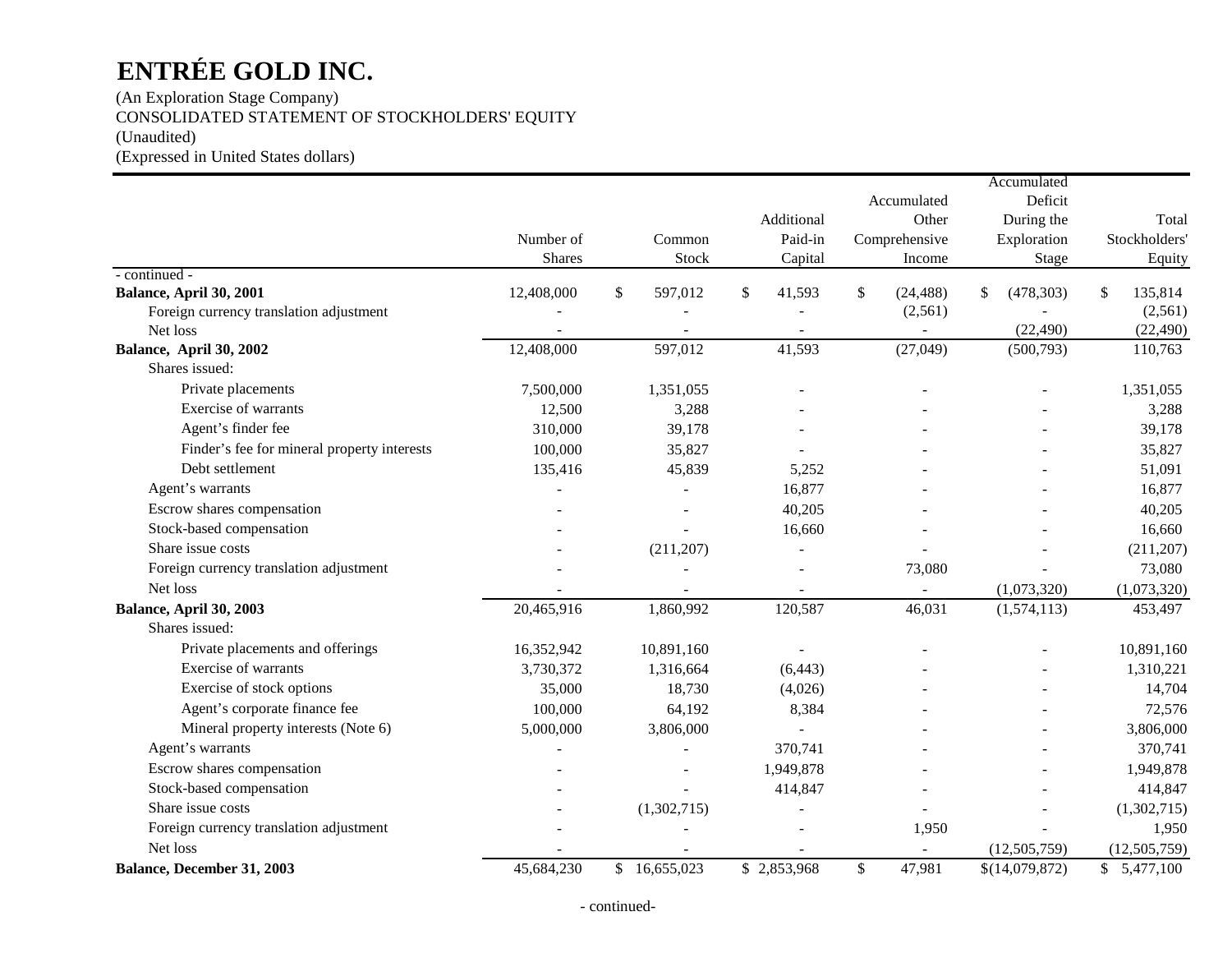(An Exploration Stage Company) CONSOLIDATED STATEMENT OF STOCKHOLDERS' EQUITY (Unaudited) (Expressed in United States dollars)

|                                         | Number of<br><b>Shares</b> | Common<br><b>Stock</b> | Additional<br>Paid-in<br>Capital | Accumulated<br>Other<br>Comprehensive<br>Income | Accumulated<br>Deficit<br>During the<br>Exploration<br>Stage | Total<br>Stockholders'<br>Equity |
|-----------------------------------------|----------------------------|------------------------|----------------------------------|-------------------------------------------------|--------------------------------------------------------------|----------------------------------|
| - continued -                           |                            |                        |                                  |                                                 |                                                              |                                  |
| Balance, December 31, 2003              | 45,684,230                 | 16,655,023<br>\$       | \$2,853,968                      | \$<br>47,981                                    | \$(14,079,872)                                               | \$<br>5,477,100                  |
| Shares issued:                          |                            |                        |                                  |                                                 |                                                              |                                  |
| Private placement                       | 4,600,000                  | 3,846,521              |                                  |                                                 |                                                              | 3,846,521                        |
| Exercise of warrants                    | 533,836                    | 186,208                | (13, 197)                        |                                                 |                                                              | 173,011                          |
| Exercise of stock options               | 50,000                     | 26,180                 | (8,238)                          |                                                 |                                                              | 17,942                           |
| Warrants issued for cancellation        |                            |                        |                                  |                                                 |                                                              |                                  |
| of price guarantee (Note 6)             |                            |                        | 129,266                          |                                                 |                                                              | 129,266                          |
| Escrow shares compensation              |                            |                        | 405,739                          |                                                 |                                                              | 405,739                          |
| Share issue costs                       |                            | (21,026)               |                                  |                                                 |                                                              | (21,026)                         |
| Stock-based compensation                |                            |                        | 1,530,712                        |                                                 |                                                              | 1,530,712                        |
| Foreign currency translation adjustment |                            |                        |                                  | 132,501                                         |                                                              | 132,501                          |
| Net loss                                |                            |                        |                                  |                                                 | (5,528,114)                                                  | (5,528,114)                      |
| Balance, December 31, 2004              | 50,868,066                 | 20,692,906             | 4,898,250                        | 180,482                                         | (19,607,986)                                                 | 6,163,652                        |
| Shares issued:                          |                            |                        |                                  |                                                 |                                                              |                                  |
| Private placement                       | 7,542,410                  | 13,538,097             |                                  |                                                 |                                                              | 13,538,097                       |
| Exercise of warrants                    | 10,456,450                 | 10,475,291             |                                  |                                                 |                                                              | 10,475,291                       |
| Exercise of stock options               | 772,000                    | 1,238,581              | (532,908)                        |                                                 |                                                              | 705,673                          |
| Escrow shares compensation              |                            |                        | (435,583)                        |                                                 |                                                              | (435,583)                        |
| Share issue costs                       |                            | (521,798)              |                                  |                                                 |                                                              | (521,798)                        |
| Stock-based compensation                |                            |                        | 5,074,100                        |                                                 |                                                              | 5,074,100                        |
| Foreign currency translation adjustment |                            |                        |                                  | 1,099,954                                       |                                                              | 1,099,954                        |
| Net loss                                |                            |                        |                                  |                                                 | (13,691,767)                                                 | (13,691,767)                     |
| Balance, December 31, 2005              | 69,638,926                 | \$45,423,077           | \$9,003,859                      | 1,280,436<br>\$                                 | \$(33,299,753)                                               | \$22,407,619                     |

-continued –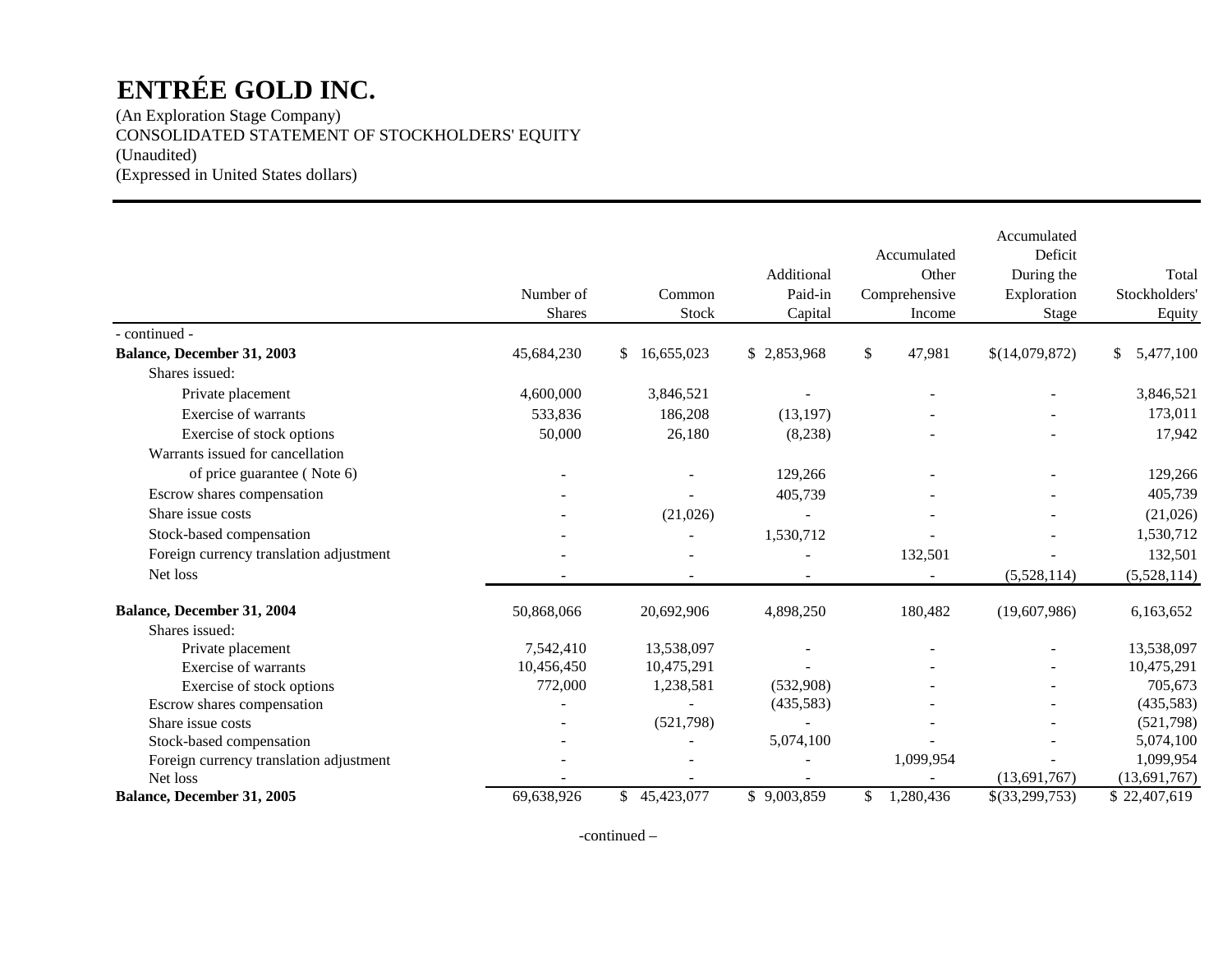(An Exploration Stage Company) CONSOLIDATED STATEMENT OF STOCKHOLDERS' EQUITY (Unaudited) (Expressed in United States dollars)

|                                         | Number of<br><b>Shares</b> | Common<br>Stock  | Additional<br>Paid-in<br>Capital | Accumulated<br>Other<br>Comprehensive<br>Income | Accumulated<br>Deficit<br>During the<br>Exploration<br>Stage | Total<br>Stockholders'<br>Equity |
|-----------------------------------------|----------------------------|------------------|----------------------------------|-------------------------------------------------|--------------------------------------------------------------|----------------------------------|
| - continued -                           |                            |                  |                                  |                                                 |                                                              |                                  |
| Balance, December 31, 2005              | 69,638,926                 | 45,423,077<br>\$ | 9,003,859<br>\$                  | \$<br>1,280,436                                 | \$<br>(33,299,753)                                           | 22,407,619<br>-S                 |
| Shares issued:                          |                            |                  |                                  |                                                 |                                                              |                                  |
| Membership paid in stock                | 4,167                      | 8,870            |                                  |                                                 |                                                              | 8,870                            |
| Exercise of stock options               | 1,215,000                  | 1,862,345        | (753, 628)                       |                                                 |                                                              | 1,108,717                        |
| Stock-based compensation                |                            |                  | 1,031,683                        |                                                 |                                                              | 1,031,683                        |
| Foreign currency translation adjustment |                            |                  |                                  | 252,317                                         |                                                              | 252,317                          |
| Net loss                                |                            |                  |                                  |                                                 | (9,655,341)                                                  | (9,655,341)                      |
| Balance, December 31, 2006              | 70,858,093                 | 47,294,292       | 9,281,914                        | 1,532,753                                       | (42, 955, 094)                                               | 15,153,865                       |
| Shares issued:                          |                            |                  |                                  |                                                 |                                                              |                                  |
| Private placement                       | 14,428,640                 | 43,826,994       |                                  |                                                 |                                                              | 43,826,994                       |
| Mineral property interests (Note 6)     | 15,000                     | 33,976           |                                  |                                                 |                                                              | 33,976                           |
| Exercise of warrants                    | 7,542,408                  | 20,392,043       |                                  |                                                 |                                                              | 20,392,043                       |
| Exercise of stock options               | 728,700                    | 926,364          | (322, 880)                       |                                                 |                                                              | 603,484                          |
| Share issue costs                       |                            | (1,981,360)      |                                  |                                                 |                                                              | (1,981,360)                      |
| Stock-based compensation                |                            |                  | 1,732,839                        |                                                 |                                                              | 1,732,839                        |
| Foreign currency translation adjustment |                            |                  |                                  | 3,539,535                                       |                                                              | 3,539,535                        |
| Net loss                                |                            |                  |                                  |                                                 | (11, 833, 416)                                               | (11, 833, 416)                   |
| Balance, December 31, 2007              | 93,572,841                 | 110,492,309      | 10,691,873                       | 5,072,288                                       | (54, 788, 510)                                               | 71,467,960                       |
| Shares issued:                          |                            |                  |                                  |                                                 |                                                              |                                  |
| Exercise of stock options               | 465,000                    | 754,596          | (232, 779)                       |                                                 |                                                              | 521,817                          |
| Mineral property interests (Note 6)     | 10,000                     | 20,066           |                                  |                                                 |                                                              | 20,066                           |
| Share issue costs                       |                            | (7,186)          |                                  |                                                 |                                                              | (7,186)                          |
| Stock-based compensation                |                            |                  | 49,868                           |                                                 |                                                              | 49,868                           |
| Foreign currency translation adjustment |                            |                  |                                  | (2,724,857)                                     |                                                              | (2,724,857)                      |
| Net loss                                |                            |                  |                                  |                                                 | (1,978,646)                                                  | (1,978,646)                      |
| Balance, March 31, 2008                 | 94,047,841                 | \$111,259,785    | \$10,508,962                     | \$2,347,431                                     | \$(56,767,156)                                               | \$67,349,022                     |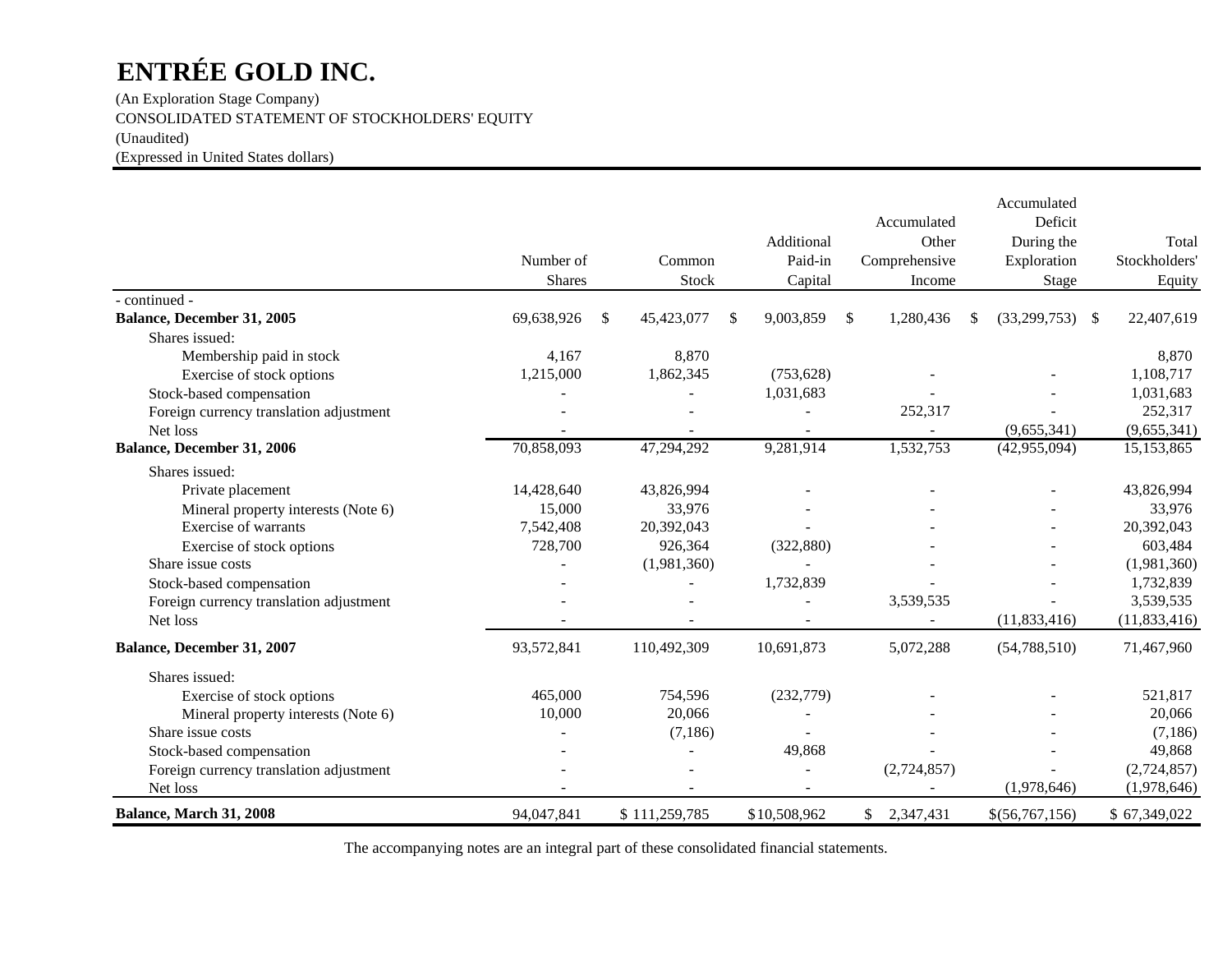(An Exploration Stage Company) CONSOLIDATED STATEMENTS OF CASH FLOWS (Unaudited) (Expressed in United States dollars)

|                                                    | Three Months Three Months<br>Ended<br>March 31,<br>2008 | Ended<br>March 31,<br>2007     | Inception<br>(July 19,<br>1995) to<br>March 31,<br>2008 |
|----------------------------------------------------|---------------------------------------------------------|--------------------------------|---------------------------------------------------------|
| <b>CASH FLOWS FROM OPERATING ACTIVITIES</b>        |                                                         |                                |                                                         |
| Net loss                                           | \$(1,978,646)                                           |                                | $$(1,176,636) \$(56,767,156)$                           |
| Items not affecting cash:                          |                                                         |                                |                                                         |
| Depreciation                                       | 53,347                                                  | 56,381                         | 627,606                                                 |
| Stock-based compensation (Note 7)                  | 49,868                                                  | 52,999                         | 9,850,709                                               |
| Impairment of asset backed                         |                                                         |                                |                                                         |
| commercial paper (Note 4)                          | 489,623                                                 |                                | 1,487,994                                               |
| Escrow shares compensation                         |                                                         |                                | 2,001,832                                               |
| Loss on settlment of debt                          |                                                         |                                | 5,252                                                   |
| Warrants issued for cancellation of                |                                                         |                                |                                                         |
| price guarantee                                    |                                                         |                                | 129,266                                                 |
| Finder's fee paid in stock                         |                                                         |                                | 35,827                                                  |
| Mineral property interest paid in stock            | 20,066                                                  |                                | 3,860,042                                               |
| Membership fees paid in stock                      |                                                         |                                | 8,870                                                   |
| Changes in assets and liabilities:                 |                                                         |                                |                                                         |
| Receivables                                        | (74, 460)                                               | (111, 837)                     | (607, 204)                                              |
| Prepaid expenses                                   | 5,987                                                   | (310, 458)                     | (411, 283)                                              |
| Accounts payable and accrued liabilities           | (80, 210)                                               | (138, 804)                     | 468,796                                                 |
| Net cash used in operating activities              | (1,514,425)                                             | (1,628,355)                    | (39, 309, 449)                                          |
| CASH FLOWS FROM FINANCING ACTIVITIES               |                                                         |                                |                                                         |
| Proceeds from issuance of capital stock            | 521,817                                                 | 38,480                         | 109,377,031                                             |
| Share issue costs                                  | (7, 186)                                                |                                | (3,545,920)                                             |
| Purchase of asset backed commercial paper          |                                                         |                                |                                                         |
| (Note 4)                                           |                                                         |                                | (4,031,122)                                             |
| Net cash provided by financing activities          | 514,631                                                 | 38,480                         | 101,799,989                                             |
|                                                    |                                                         |                                |                                                         |
| <b>CASH FLOWS FROM INVESTING ACTIVITIES</b>        |                                                         |                                |                                                         |
| Acquisition of equipment                           | (93, 639)                                               | (58, 775)                      | (1,380,458)                                             |
| Net cash used in investing activities              | (93, 639)                                               | (58, 775)                      | (1,380,458)                                             |
| Effect of foreign currency translation on cash and |                                                         |                                |                                                         |
| cash equivalents                                   | (2,572,816)                                             | 138,815                        | 2,329,782                                               |
| Change in cash and cash equivalents                |                                                         |                                |                                                         |
| during the period                                  | (3,666,249)                                             | (1,509,835)                    | 63,439,864                                              |
| Cash and cash equivalents, beginning of period     | 67,106,113                                              | 14,258,422                     |                                                         |
|                                                    |                                                         |                                |                                                         |
| Cash and cash equivalents, end of period           | 63,439,864                                              | 12,748,587                     | 63,439,864                                              |
| Cash paid for interest during the period           | \$<br>$\qquad \qquad \blacksquare$                      | \$<br>-                        |                                                         |
| Cash paid for income taxes during the period       | \$<br>$\qquad \qquad \blacksquare$                      | \$<br>$\overline{\phantom{a}}$ |                                                         |

Supplemental disclosure with respect to cash flows (Note 11)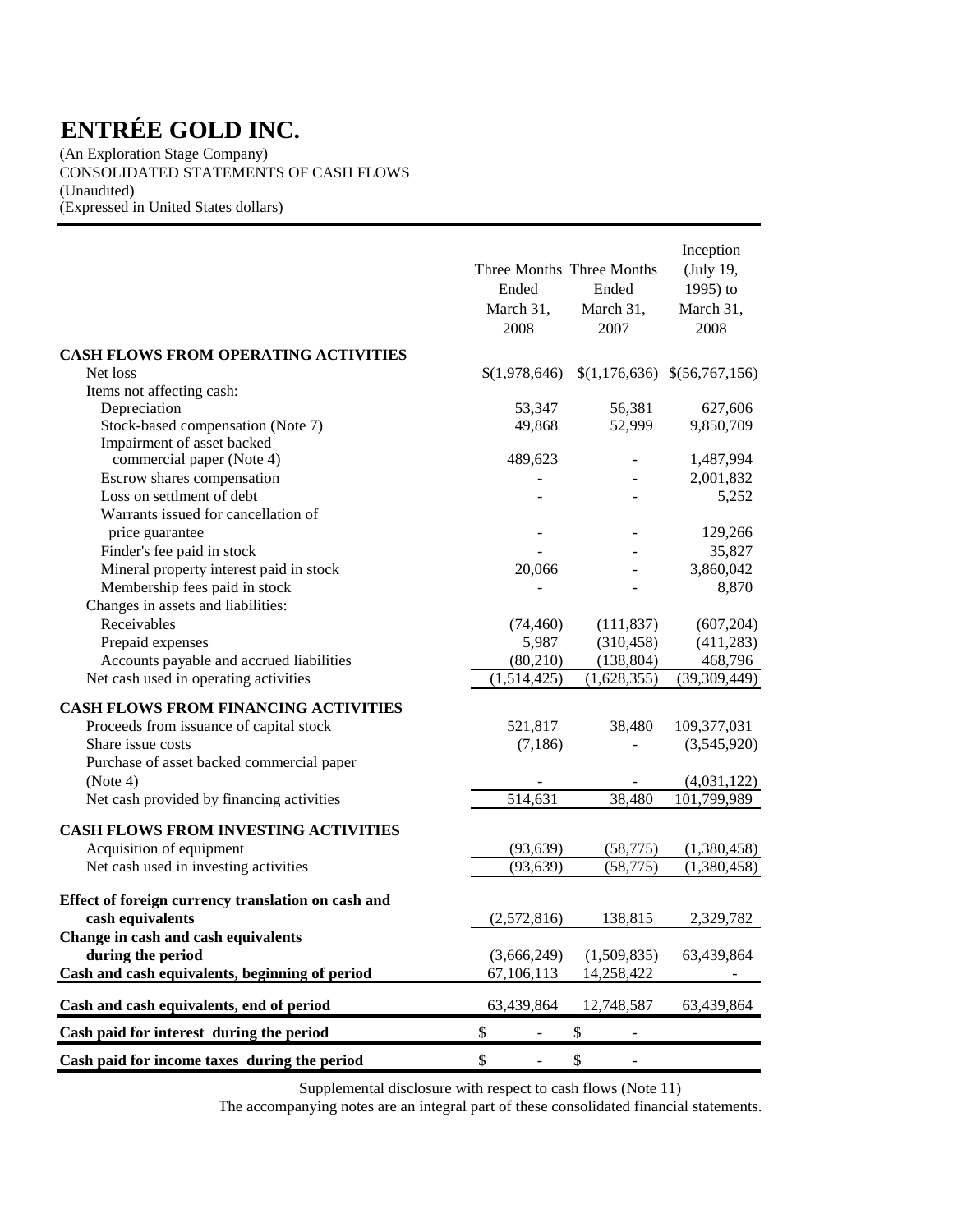**ENTRÉE GOLD INC.**  (An Exploration Stage Company) NOTES TO THE CONSOLIDATED FINANCIAL STATEMENTS March 31, 2008 (Unaudited) (Expressed in United States dollars)

#### **1. BASIS OF PRESENTATION**

The interim period financial statements have been prepared by the Company in conformity with generally accepted accounting principles in the United States of America. The preparation of financial data is based on accounting principles and practices consistent with those used in the preparation of annual financial statements, and in the opinion of management these financial statements contain all adjustments necessary (consisting of normally recurring adjustments) to present fairly the financial information contained therein. Certain information and footnote disclosure normally included in the financial statements prepared in conformity with generally accepted accounting principles in the United States of America have been condensed or omitted. These interim period statements should be read together with the most recent audited financial statements and the accompanying notes for the year ended December 31, 2007. The results of operations for the three months ended March 31, 2008 are not necessarily indicative of the results to be expected for the year ending December 31, 2008.

#### **2. NATURE OF OPERATIONS**

The Company was incorporated under the laws of the Province of British Columbia and continued under the laws of the Yukon Territory. On May 27, 2005, the Company changed the governing jurisdiction from the Yukon Territory to British Columbia by continuing into British Columbia under the British Columbia *Business Corporation Act.* The Company's principal business activity is the exploration of mineral property interests. To date, the Company has not generated significant revenues from its operations and is considered to be in the exploration stage.

All amounts are expressed in United States dollars, except for certain per share amounts denoted in Canadian dollars ("C\$").

#### **3. SIGNIFICANT ACCOUNTING POLICIES**

These consolidated financial statements follow the same significant accounting principles as those outlined in the notes to the audited consolidated financial statements for the year ended December 31, 2007.

In September 2006, FASB issued SFAS No. 157 ("SFAS 157"), "Fair Value Measurements." Among other requirements, SFAS 157 defines fair value and establishes a framework for measuring fair value and also expands disclosure about the use of fair value to measure assets and liabilities. SFAS 157 was effective for our company beginning January 1, 2008. The adoption of this standard did not have any impact on our financial position or results of operations.

In February 2007, FASB issued SFAS No. 159, "The Fair Value Option for Financial Assets and Financial Liabilities," including an amendment of FASB Statement No. 115. This pronouncement permits entities to choose to measure eligible financial instruments at fair value as of specified dates. Such election, which may be applied on an instrument by instrument basis, is typically irrevocable once elected. SFAS 159 was effective for our company beginning January 1, 2008. The adoption of this standard did not have any impact on our financial position or results of operations.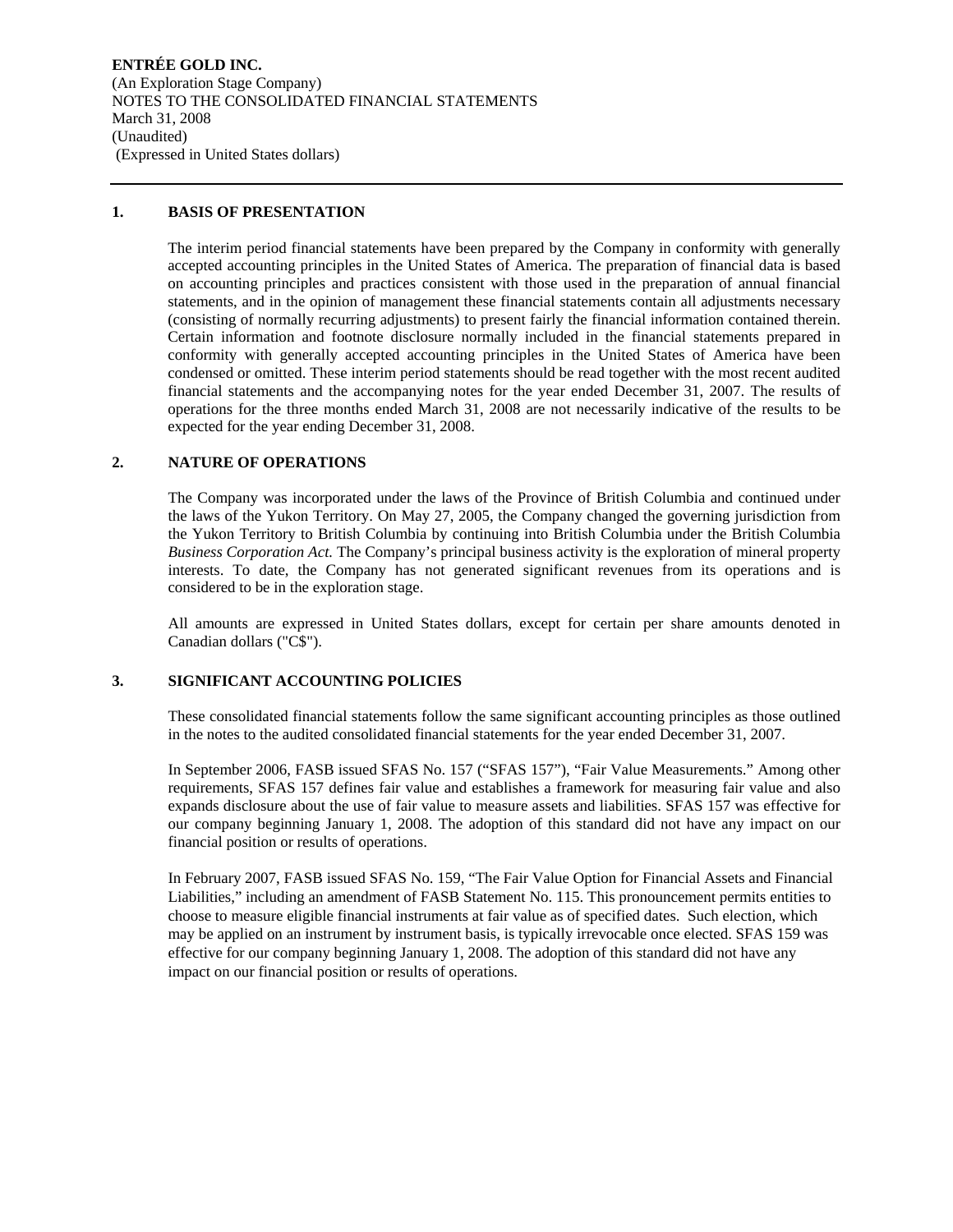**ENTRÉE GOLD INC.**  (An Exploration Stage Company) NOTES TO THE CONSOLIDATED FINANCIAL STATEMENTS March 31, 2008 (Unaudited) (Expressed in United States dollars)

#### **4. INVESTMENTS**

As at March 31, 2008 the Company had \$3,906,712 invested in Asset Backed Commercial Paper ("ABCP") initially rated [R1-High] by the Dominion Bond Rating Service. ABCP is a short-term debt security issued by special purpose vehicles ("conduits"). The term of ABCP ranges from one to 364 days and repayment of maturing ABCP is dependent on the cash generated by the conduits' underlying assets as well as the ability of the conduits to issue new ABCP.

The underlying assets supporting the ABCP range from traditional financial assets, such as auto loans and leases, to synthetic leveraged collateralized debt obligations ("CDO's"). In mid-August 2007 a number of sponsors of non-bank managed ABCP, including those with which the Company had invested, announced that they could not issue ABCP due to unfavourable conditions in the Canadian capital markets. As a result, maturing ABCP was not redeemed.

From August 16, 2007 to March 17, 2008, the non-bank ABCP market remained the subject of an agreement signed on August 16, 2007 amongst a number of affected parties. This agreement, referred to as the "Montreal Accord", contemplated a restructuring of ABCP expressed intention of replacing the investments with long-term floating rate notes that have characteristics more closely related to the underlying assets. In September 2007, a Pan-Canadian Investor Committee ("the Committee") was established and charged with implementing the Montreal Accord. The Company is not a signatory to the Montreal Accord or a member of the Committee. However, it has been monitoring the Committee's progress directly and through its advisors.

On March 17, 2008 the conduits filed for creditor protection under the Companies' Creditors Arrangement Act (CCAA) and immediately filed a proposed restructuring plan ("the Plan") that implements the Montreal Accord. On April 25, 2008, Investors voted in favour of the Plan, but it has not yet been sanctioned by the court. If the court sanctions the Plan and it remains free of legal impediments, the Committee is planning to complete the implementation of the Plan by the end of May, 2008.

Currently, there is no active market for the ABCP the Company holds and no liquidity is anticipated until the Plan is implemented at which time the Company expects a secondary trading market to develop. Accordingly, we continue to classify these investments as long-term assets until such time as the underlying investments can be readily sold.

Under the Plan, existing ABCP will be exchanged for several classes of new long term floating rate notes. Based on information currently available from the Committee the notes we will receive under the plan will be as follows:

|                               |       | <b>Expected Credit</b> |                   |
|-------------------------------|-------|------------------------|-------------------|
| <b>Issuer</b>                 | Class | Rating                 | <b>Par Amount</b> |
| Master Asset Vehicle 2        | A1    | AA                     | 800,094           |
| <b>Master Asset Vehicle 2</b> | A2    | AA                     | 2,550,302         |
| <b>Master Asset Vehicle 2</b> |       | none                   | 439,115           |
| <b>Master Asset Vehicle 2</b> |       | none                   | 117,201           |
| <b>Total</b>                  |       |                        | 3,906,712         |

Management has estimated as at March 31, 2008 the fair value impairment on ABCP held as prescribed by Section 3855 by using a probability-weighted cash flow approach. To accomplish this, we modeled the key characteristics of the new notes ("Restructured Notes") based upon details provided in the Information Statement and JP Morgan Report issued by the Committee on March 20, 2008. Where these materials lacked sufficient detail, Management developed estimates with the assistance of an external financial advisor.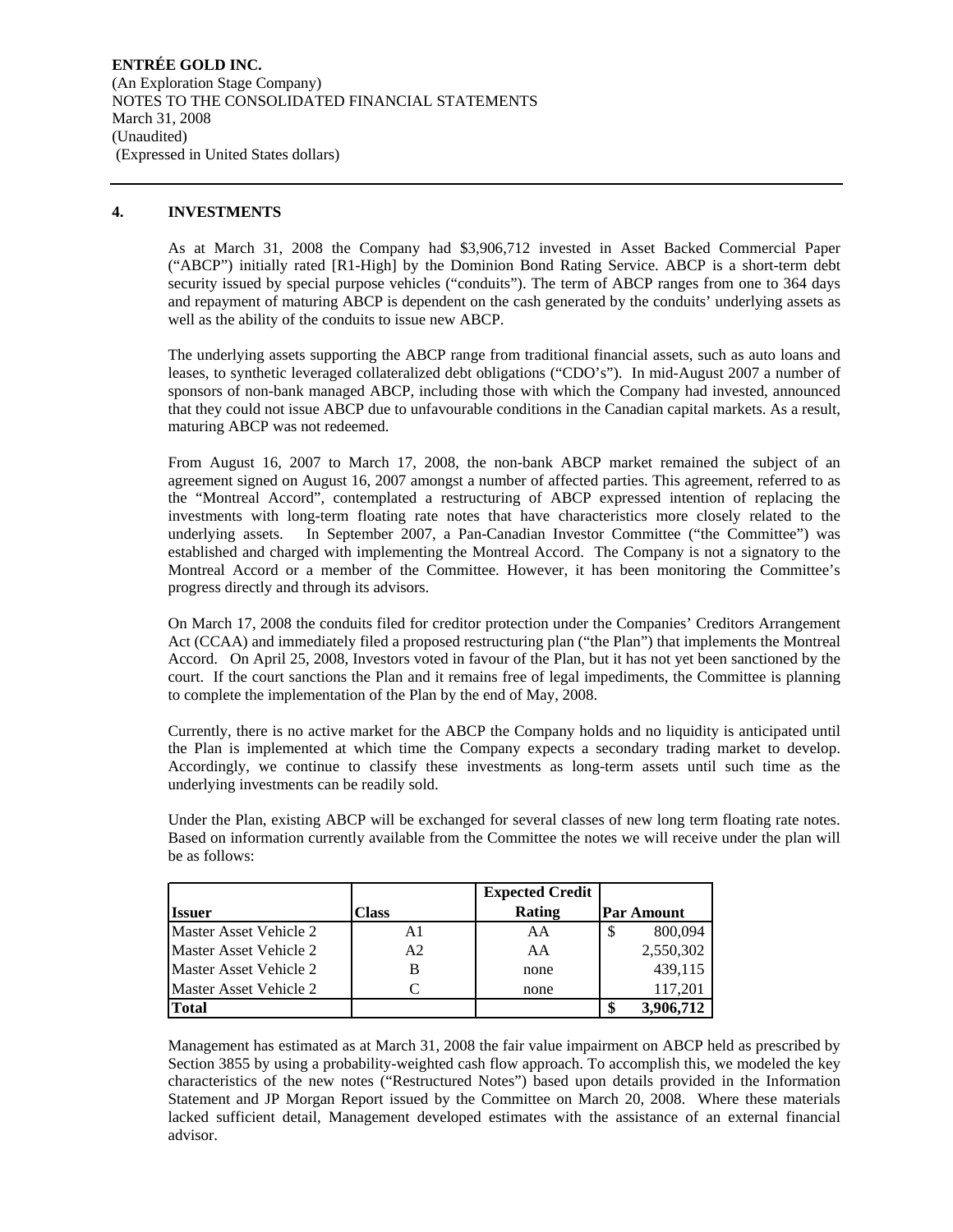#### **4. INVESTMENTS** (cont'd…)

The Company then arrived at a value for the Restructured Notes by estimating the yield that a prospective purchaser would require in order to purchase the notes. The resulting valuation is the one that provides the required yield to prospective investors and is estimated to be function of credit quality, prevailing interest rates, the potential for future margin calls, the potential lack of liquidity in the market, and the complexity of the instruments. Depending on the class of note, our estimates of required yield ranged from 7.30% to 29.3%.

We have not included an estimate of the Committee's restructuring costs, which have been advised as being immaterial, nor have we included any interest income on our investments since their acquisition dates of August, 2007.

The assumptions which have the most significant impact on our estimates of fair value and impairment include: whether or not the restructuring is successful and the yield required by prospective investors. In the event the restructuring is unsuccessful, recoverable values could be materially different from the estimated value presented here. With regard to the yield requirement, we have done a sensitivity analysis on that assumption with yielded a range of potential valuations between \$2.3 million and \$2.7 million.

Based on this fair value methodology, we have recorded an estimated impairment charge of \$489,623 in the current quarter. While we believe that we have utilized an appropriate methodology to estimate fair value, given the current state and ongoing volatility of global credit markets there can be no assurance that management's estimate of potential recovery as at March 31, 2008 is accurate. Subsequent adjustments, either materially higher or lower, may be required in future reporting periods. Management will continue to seek all avenues to recover the maximum value from the original investments and interest due.

#### **5. EQUIPMENT**

|                    |   | March 31, 2008 |  |              |             |   | December 31, 2007 |  |              |    |          |
|--------------------|---|----------------|--|--------------|-------------|---|-------------------|--|--------------|----|----------|
|                    |   |                |  | Accumulated  | Net Book    |   |                   |  | Accumulated  |    | Net Book |
|                    |   | Cost           |  | Depreciation | Value       |   | Cost              |  | Depreciation |    | Value    |
|                    |   |                |  |              |             |   |                   |  |              |    |          |
| Office equipment   | S | 144.249        |  | 50,701       | 93.548<br>S | S | 137,875           |  | 47.622       | S  | 90,253   |
| Computer equipment |   | 484,456        |  | 389,966      | 94.490      |   | 492.523           |  | 374,389      |    | 118,134  |
| Field equipment    |   | 466,065        |  | 55,581       | 410.484     |   | 417.524           |  | 54,133       |    | 363,391  |
| <b>Buildings</b>   |   | 430.099        |  | 183,752      | 246.347     |   | 447.423           |  | 177,382      |    | 270,041  |
|                    |   | \$1.524.869    |  | 680,000      | \$844.869   |   | \$1,495,345       |  | 653.526      | S. | 841.819  |

#### **6. MINERAL PROPERTY INTERESTS**

Title to mineral property interests involves certain inherent risks due to the difficulties of determining the validity of certain claims as well as the potential for problems arising from the frequently ambiguous conveyancing history characteristic of many mineral property interests. The Company has investigated title to its mineral property interests and, to the best of its knowledge, title to the mineral property interests are in good standing.

#### **Lookout Hill**

Each of our exploration licences was granted by the Mineral Resources and Petroleum Authority of Mongolia, issued initially for a three-year term with a right of renewal for two more years, and a further right of renewal for two years, making a total of seven years. Mongolian Mineral Law was amended in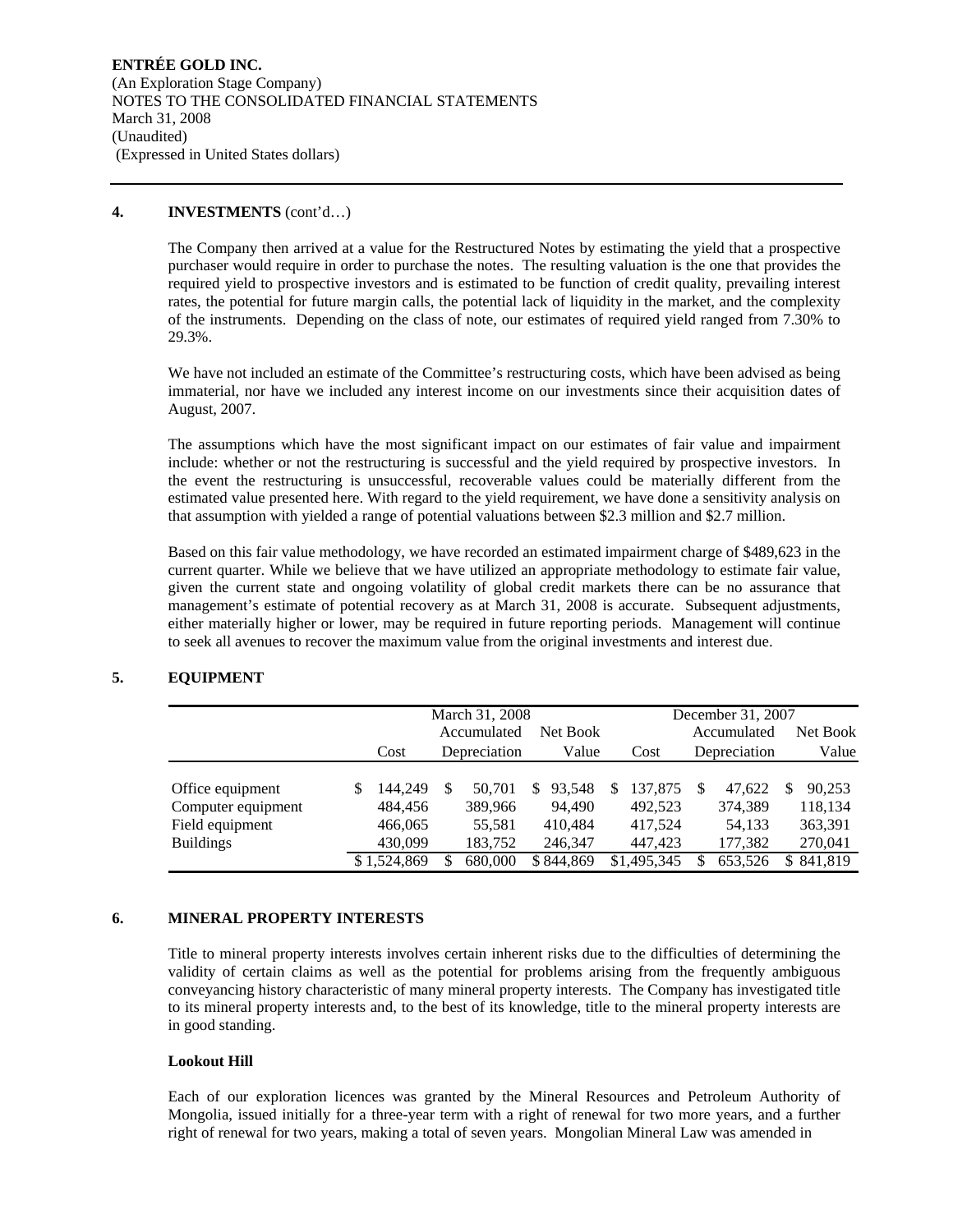#### **6. MINERAL PROPERTY INTERESTS** (cont'd…)

July 2006. Consequently, our licences were extended with final expiry in March and April 2010, unless previously converted to mining licences.

Two of the three licences that comprise Lookout Hill were issued April 3, 2001 and expire in April 2010. The third Lookout Hill licence was issued on March 30, 2001, and expires in March 2010.

Mongolian exploration licences are maintained in good standing by payment to the Mineral Resources and Petroleum Authority of Mongolia of set annual fees escalating from \$0.05 to \$1.50 per hectare over the course of the mineral tenure. The total estimated annual fees in order to maintain the licences in good standing is approximately \$280,000.

Under the terms of an option agreement completed in July, 2002, as amended, the Company acquired from Mongol Gazar Co., Ltd. ("Mongol Gazar") a 100% interest in three mineral licences (collectively, the "Lookout Hill Property"). As consideration, the Company paid \$5,500,000 and issued 5,000,000 common shares at a value of \$3,806,000. For the above purchase price, the Company also acquired a 100% interest in a fourth mineral concession (the "Manlai Property") located in southern Mongolia (see below).

In June 2004 and as part of the Lookout Hill acquisition, the Company issued non-transferable warrants to purchase up to 250,000 shares of the Company at a price of C\$1.05 per share for two years to Mongol Gazar. The fair value of the warrants was estimated to be \$129,266. In addition, Mongol Gazar agreed to transfer to the Company's subsidiary, Entrée LLC, its 100% interest in an exploration licence located in Khanbogd, Omnogovi, Mongolia (the "Khatsavch" property). The warrants expired without exercise in April, 2006. The Khatsavch licence was returned to the Mongolian government in October 2006.

In October, 2004, the Company granted to Ivanhoe Mines Ltd. ("Ivanhoe Mines") the right to earn, over an eight year period, a participating interest in a certain portion of its Lookout Hill Property (the "Project Property"). Under the agreement, Ivanhoe Mines must spend a minimum of \$3 million in order to earn surface rights in the Project Property and a minimum of \$20 million in order to earn any mineral rights interest in the Project Property and may acquire up to an 80% interest in mineralization below a depth of 560 metres and a 70% interest in mineralization above a depth of 560 metres by spending \$35 million. Thereafter, the Company has the right to require Ivanhoe Mines to fund its share of subsequent project costs through to production, to be recovered from production cash flow. The agreement with Ivanhoe Mines also provided for Ivanhoe Mines to subscribe for 4,600,000 units of the Company at a price of C\$1.00 per unit (completed in November 2004).

In October, 2007, the Company received notice from Ivanhoe Mines that it had incurred the required expenditures (US\$20 million) to earn a 51% participating interest. In March, 2008, the Company was notified by Ivanhoe Mines that it has expended in excess of US\$27.5 million on exploration to earn a 60% participating interest.

#### **Manlai**

The Manlai licence was issued March 9, 2001 and renewed in March, 2006 to March 2008. Subsequent to December 31, 2007 and pursuant to Mongolian Minerals Law, we extended our licences for final expiry in March 2010, unless converted before this date to a mining licence. Mongolian exploration licences are maintained in good standing by payment to the Mineral Resources and Petroleum Authority of Mongolia of set annual fees escalating from \$0.10 to \$1.50 per hectare over the course of the mineral tenure. The total estimated annual fees in order to maintain the licence in good standing is approximately \$10,000.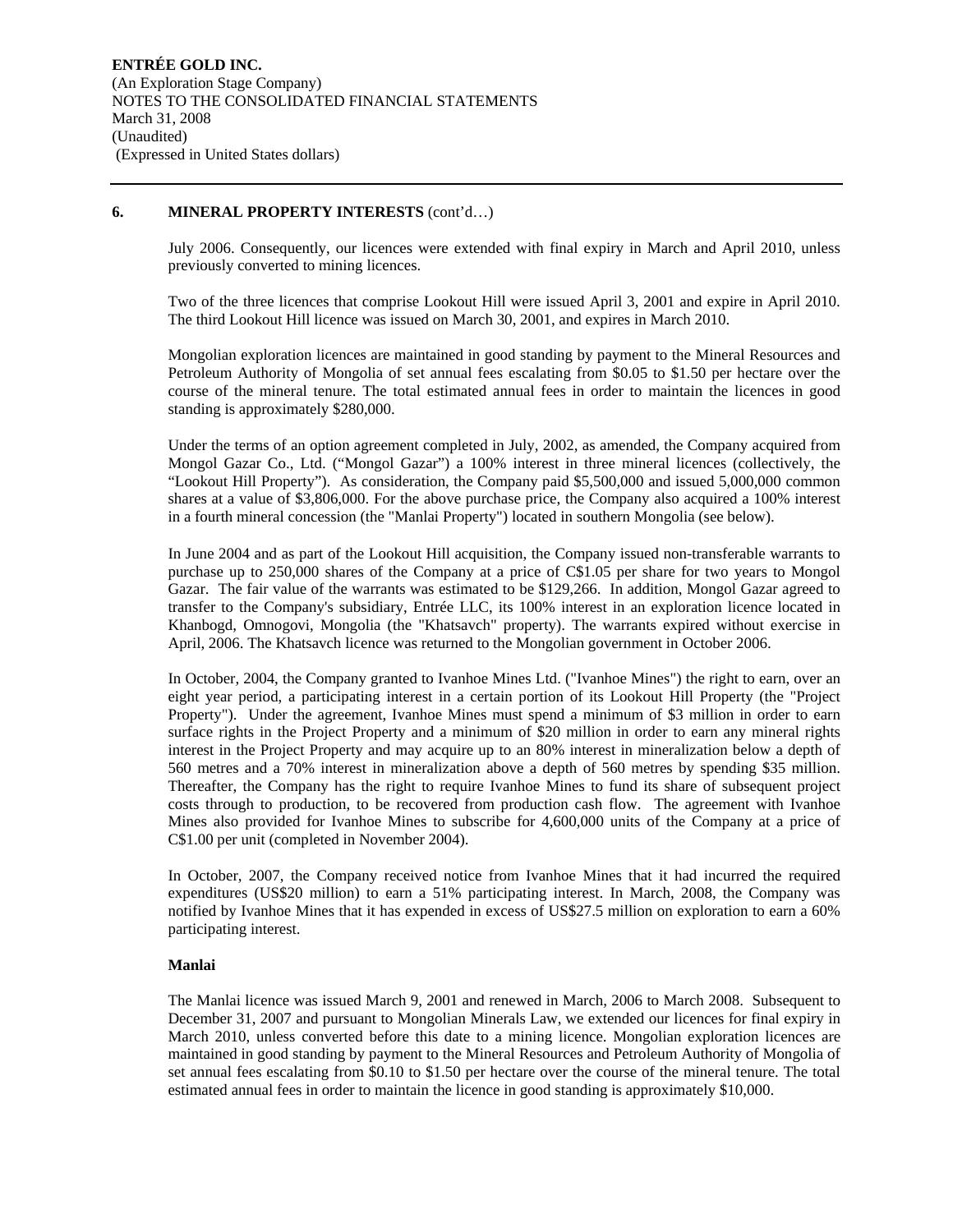#### **6. MINERAL PROPERTY INTERESTS** (cont'd…)

#### **Sol Dos**

In May 2006, the Company secured an option to acquire the Sol Dos copper prospect, located in the prolific Safford district, of south-east Arizona. Under the terms of the option agreement, the Company may earn a 100% interest in the Sol Dos property by spending \$4 million on exploration over four years, and by making staged payments totalling \$1 million in cash and 250,000 Entrée shares. The Company's interest would be subject to a 2% net smelter returns ("NSR") royalty, one half of which it may purchase for \$1 million and 250,000 Entrée shares. In February 2008, the Company chose to discontinue earning-in on this prospect due to the lack of favourable results and terminated this agreement.

#### **Empirical**

In July 2007, the Company entered into an agreement with Empirical Discovery, LLC ("Empirical") to explore for and develop certain mineral targets in southeastern Arizona and adjoining southwestern New Mexico. Under the terms of the agreement, the Company has the option to acquire an 80% interest in any of the properties by incurring exploration expenditures totalling a minimum of \$1.9 million and issuing 300,000 shares within 5 years of acceptance of the agreement. If the Company exercises its option, Empirical may elect within 90 days to retain a 20% participating interest or convert to a 2% NSR (net smelter return) royalty, half of which may be purchased for \$2 million. The Company issued 15,000 shares to Empirical as per the terms of the agreement.

In January, 2008, the Company entered into a second agreement with Empirical whereby the Company has the option to acquire an 80% interest in certain properties near Bisbee, Arizona by incurring exploration expenditures totalling a minimum of \$1.9 million and issuing 150,000 shares within 5 years of regulatory acceptance of the agreement. If the Company exercises its option, Empirical may elect within 90 days to retain a 20% participating interest or convert to a 2% NSR royalty, half of which may be purchased by the Company for \$2 million.

#### **Huaixi**

In November 2007, the Company entered into an agreement with the Zhejiang No. 11 Geological Brigade to explore for copper within three prospective contiguous exploration licences in Pingyang County, Zhejiang Province, People's Republic of China.

The Company has agreed to spend \$3 Million to fund exploration activities on the licences over a four year period in order to earn 78% interest with Zhejiang No. 11 Geological Brigade holding a 22% interest.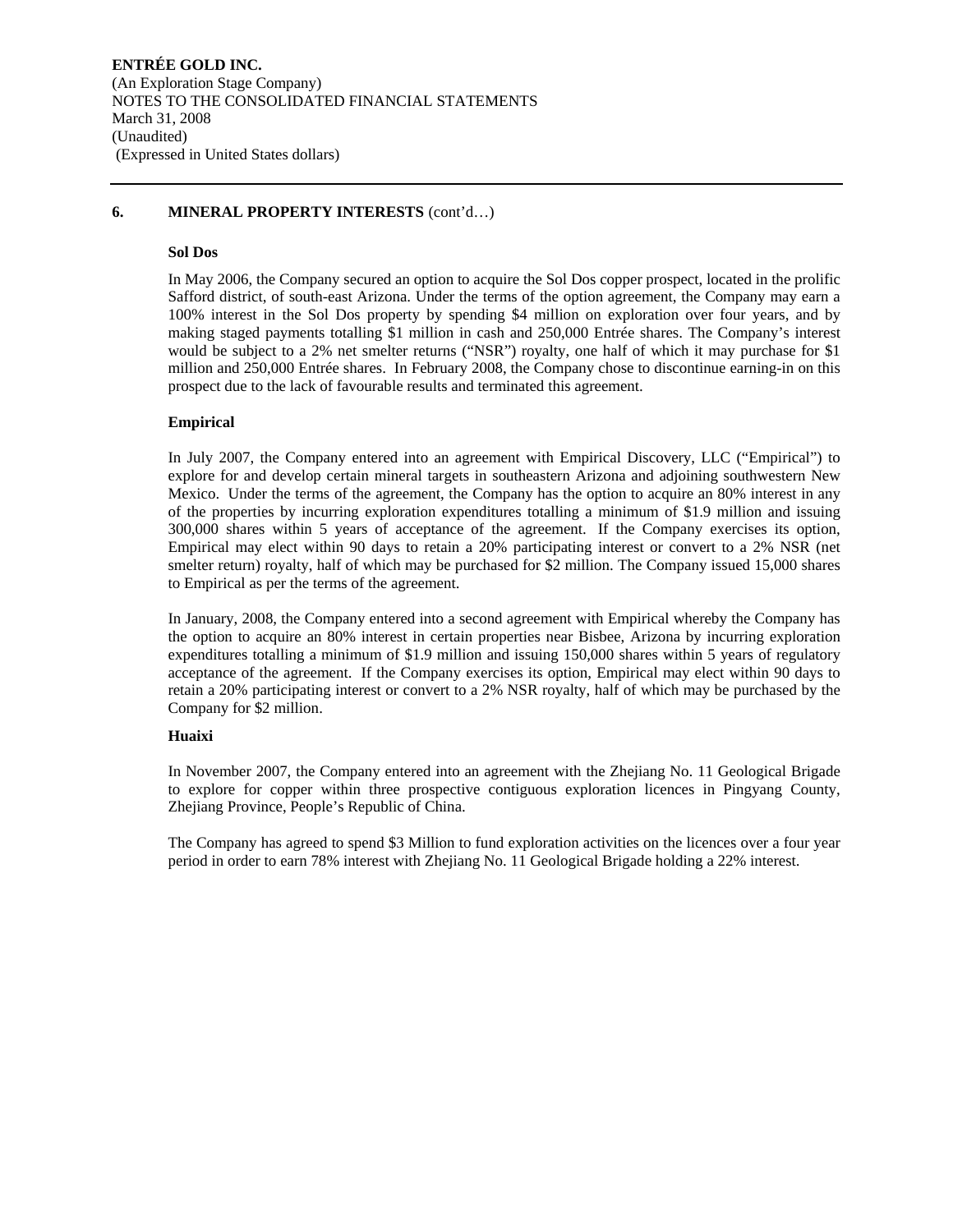### **6. MINERAL PROPERTY INTERESTS** (cont'd…)

Mineral property interest costs incurred are summarized as follows:

|                                       | Three               | Three                    |                    |
|---------------------------------------|---------------------|--------------------------|--------------------|
|                                       | Months              | Months                   | Inception          |
|                                       | Ended               | Ended                    | (July 19,1995) -   |
|                                       | March 31,           | March 31,                | March 31,          |
|                                       | 2008                | 2007                     | 2008               |
| <b>Lookout Hill:</b>                  |                     |                          |                    |
| Property payments & claim maintenance | \$<br>64,207        | \$<br>65,346             | \$<br>10,634,498   |
| Assaying, testing and analysis        | 9,772               | 18,400                   | 1,389,486          |
| Camp and field supplies               | 43,490              | 48,822                   | 3,842,162          |
| Drilling                              |                     |                          | 5,764,936          |
| Geological and geophysical            | 115,543             | 148,049                  | 6,025,425          |
| Travel and accommodation              | 7,917               | 33,424                   | 829,549            |
|                                       | 240,929             | 314,041                  | 28,486,056         |
| <b>Manlai:</b>                        |                     |                          |                    |
| Property payments & claim maintenance | 2,480               | 2,480                    | 35,467             |
| Assaying, testing and analysis        |                     |                          | 218,898            |
| Camp and field supplies               | 2,378               | 14,806                   | 1,240,734          |
| Drilling                              |                     |                          | 1,369,785          |
| Geological and geophysical            |                     | 54,256                   | 1,293,743          |
| Travel and accommodation              |                     | 6,959                    | 94,890             |
|                                       | 4,858               | 78,501                   | 4,253,517          |
| <b>Sol Dos</b>                        |                     |                          |                    |
| Property payments & claim maintenance |                     | 13,720                   | 84,971             |
| Assaying, testing and analysis        |                     |                          | 33,751             |
| Camp and field supplies<br>Drilling   |                     | 15,529                   | 85,137             |
| Geological and geophysical            |                     | 36,708                   | 663,840<br>262,128 |
| Travel and accommodation              |                     | 13,436                   | 60,541             |
|                                       | $\overline{a}$      | 79,393                   | 1,190,368          |
| <b>Empirical</b>                      |                     |                          |                    |
| Property payments & claim maintenance | 195,762             |                          | 256,649            |
| Assaying, testing and analysis        | 16,211              |                          | 16,482             |
| Camp and field supplies               | 35,136              |                          | 53,494             |
| Geological and geophysical            | 176,728             |                          | 196,445            |
| Travel and accommodation              | 48,055              |                          | 52,783             |
| <b>Bisbee</b>                         | 471,892             | $\overline{\phantom{m}}$ | 575,853            |
| Property payments & claim maintenance | 54,844              |                          | 54,844             |
| Camp and field supplies               | 316                 |                          | 316                |
| Geological and geophysical            | 13,194              |                          | 13,194             |
| Travel and accommodation              | 606                 |                          | 606                |
|                                       | 68,960              |                          | 68,960             |
| Huaixi                                |                     |                          |                    |
| Geological and geophysical            | 25,702              |                          | 25,702             |
| Travel and accommodation              | 1,411               |                          | 1,411              |
|                                       | $\overline{27,1}13$ | $\overline{\phantom{0}}$ | 27,113             |
| Other                                 | 49,572              | 37,981                   | 884,310            |
|                                       | \$<br>863,324       | \$<br>509,916            | \$ 35,486,177      |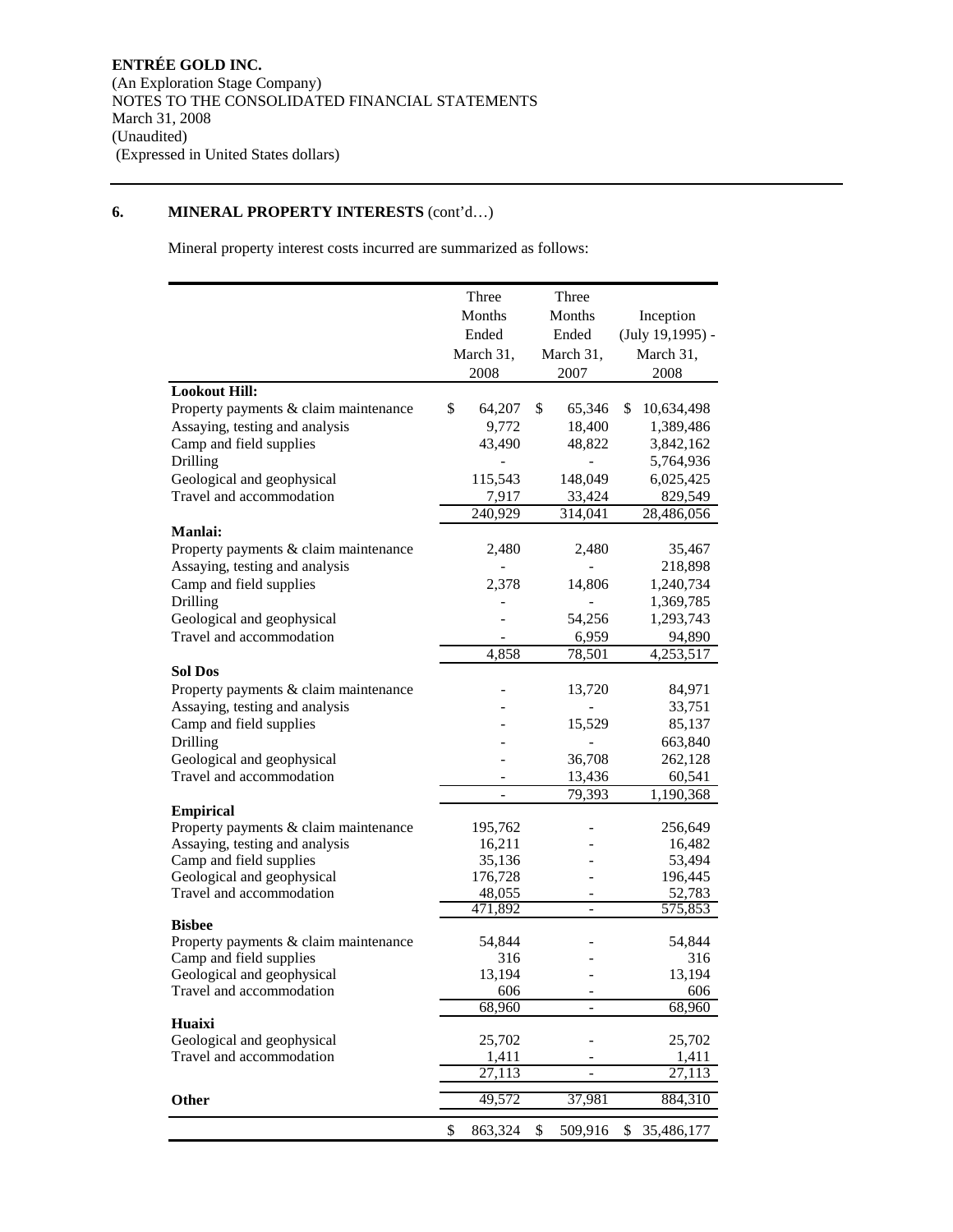#### **7. COMMON STOCK**

In October 2002, the Company consolidated its issued share capital on a two old shares for one new share basis. Authorized share capital remained unchanged. All references to share and per share amounts in these consolidated financial statements have been adjusted accordingly.

In May 2004, the Company received stockholder approval to amend its Articles to increase the authorized share capital of the Company from 100 Million common shares without par value to an unlimited number of common shares without par value.

#### **Share issuances**

In February 2008, the company issued 10,000 shares at a fair value of \$20,066 to Empirical Discovery LLC pursuant to a mineral property option agreement (Note 6).

During the quarter ended March 31, 2008, the Company issued 465,000 common shares for cash proceeds of \$521,817 on the exercise of stock options. The fair value recorded when the options were granted of \$232,779 has been transferred from additional paid–in capital to common stock on the exercise of the options.

#### **Stock options**

During the year ended April 30, 2003, the Company adopted a stock option plan (the "Plan") to grant options to directors, officers, employees and consultants. Under the Plan, as amended in May 2007, the Company may grant options to acquire up to 10,644,000 common shares of the Company. Options granted can have a term up to ten years and an exercise price typically not less than the Company's closing stock price at the date of grant.

Stock option transactions are summarized as follows:

|                              | Number of<br><b>Shares</b> | Weighted<br>Average<br><b>Exercise Price</b><br>(C\$) |
|------------------------------|----------------------------|-------------------------------------------------------|
| Balance at December 31, 2007 | 9,249,800                  | 1.53                                                  |
| Granted                      | 5,000                      | 2.58                                                  |
| Exercised                    | (465,000)                  | 1.12                                                  |
| Expired                      | (50,000)                   | 0.60                                                  |
| Balance at March 31, 2008    | 8,739,800                  | 1.56                                                  |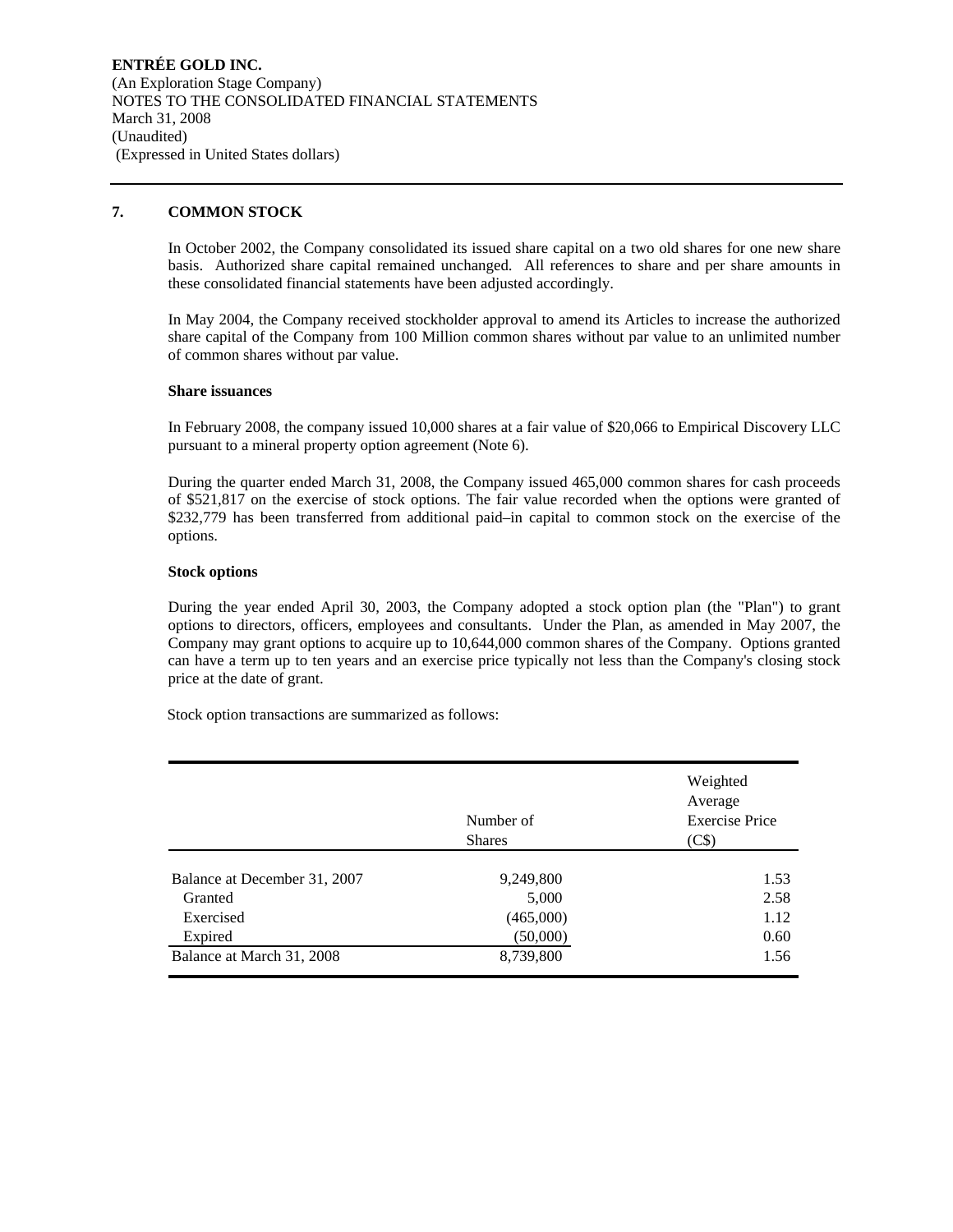#### **7. COMMON STOCK** (cont'd…)

#### **Stock options** (cont'd…)

The weighted average fair value per stock option granted during the three months ended March 31, 2008 was C\$1.79 (March 31, 2007 - C\$1.24). The number of stock options exercisable at March 31, 2008 was 8,306,467.

At March 31, 2008, the following stock options were outstanding:

|                  | Exercise |                    |  |
|------------------|----------|--------------------|--|
|                  | Price    |                    |  |
| Number of Shares | (C\$)    | <b>Expiry Date</b> |  |
|                  |          |                    |  |
| 20,000           | 1.32     | July 10, 2008      |  |
| 645,000          | 1.00     | September 18, 2008 |  |
| 175,000          | 2.32     | November 13, 2008  |  |
| 530,000          | 1.24     | February 11, 2009  |  |
| 30,000           | 2.57     | August 24, 2009    |  |
| 100,000          | 3.10     | November 1, 2009   |  |
| 1,385,000        | 1.15     | November 12, 2009  |  |
| 600,000          | 1.25     | December 17, 2009  |  |
| 400,000          | 1.28     | January 7, 2010    |  |
| 75,000           | 1.19     | March 3, 2010      |  |
| 63,000           | 1.48     | May 24, 2010       |  |
| 2,180,000        | 1.75     | June 9, 2010       |  |
| 25,000           | 1.66     | August 25, 2010    |  |
| 20,000           | 1.85     | September 28, 2010 |  |
| 125,000          | 1.80     | January 23, 2011   |  |
| 100,000          | 2.20     | February 8, 2011   |  |
| 20,000           | 2.34     | March 28, 2011     |  |
| 949,300          | 1.32     | July 10, 2011      |  |
| 10,000           | 1.77     | December 11, 2011  |  |
| 50,000           | 1.77     | January 22, 2012   |  |
| 228,000          | 2.16     | April 5, 2012      |  |
| 500,000          | 2.06     | May 16, 2012       |  |
| 504,500          | 2.30     | May 31, 2012       |  |
| 5,000            | 2.58     | January 9, 2013    |  |
|                  |          |                    |  |
| 8,739,800        |          |                    |  |

#### **Stock-based compensation**

The fair value of stock options granted during the three months ended March 31, 2008 was \$8,761 (March 31, 2007 - \$52,999) which is being recognized over the options vesting periods. The stock-based compensation recognized during the three months ended March 31, 2008 was \$49,868 (March 31, 2007 - \$52,999) which has been recorded in the consolidated statements of operations as follows with corresponding additional paid-in capital recorded in stockholders' equity: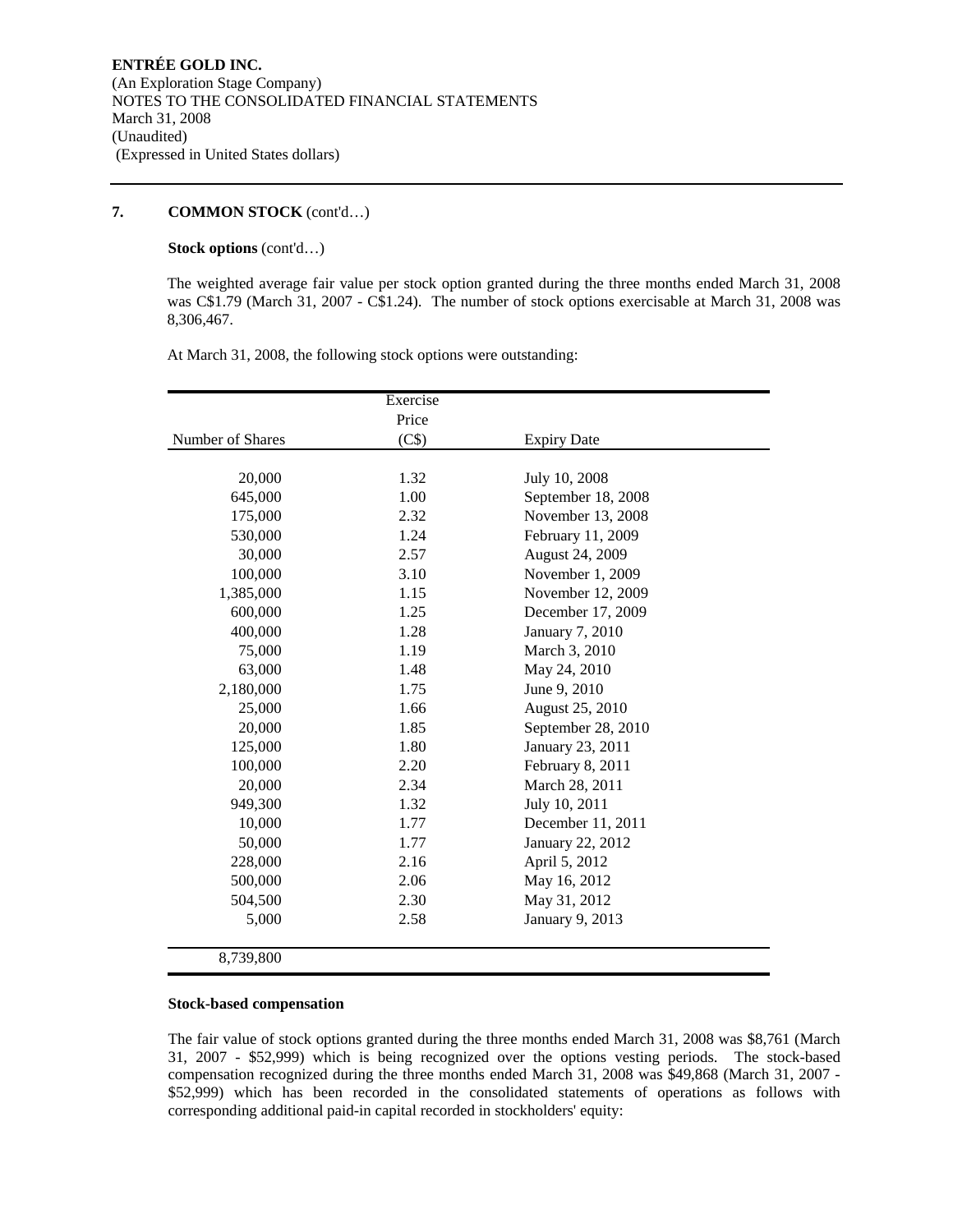#### **7. COMMON STOCK** (cont'd …)

#### **Stock-based compensation** (cont'd …)

|                                                                                                                                          | Three Months<br>Ended<br>March 31,<br>2008 |                 | Three Months<br>Ended<br>March 31,<br>2007 |        | Cumulative to<br>March 31,<br>2008 |                                                             |
|------------------------------------------------------------------------------------------------------------------------------------------|--------------------------------------------|-----------------|--------------------------------------------|--------|------------------------------------|-------------------------------------------------------------|
| Consulting fees<br>Legal<br>Management fees<br>Mineral property interests<br>Office and administration<br>Stockholder communications and | \$                                         | 41,543<br>8,986 | \$                                         | 52,999 | \$                                 | 1,794,562<br>287,931<br>3,528,474<br>1,718,832<br>1,763,427 |
| investor relations                                                                                                                       |                                            | (661)<br>49,868 | S                                          | 52.999 | \$                                 | 757,483<br>9,850,709                                        |

The following weighted-average assumptions were used for the Black-Scholes valuation of stock options granted:

|                                  | Three Months<br>Ended<br>March 31,<br>2008 | Three Months<br>Ended<br>March 31,<br>2007 |
|----------------------------------|--------------------------------------------|--------------------------------------------|
| Risk-free interest rate          | 3.53%                                      | 4.25%                                      |
| Expected life of options (years) | 5.00                                       | 5.00                                       |
| Annualized volatility            | 86.00%                                     | 68.00%                                     |
| Dividend rate                    | $0.00\%$                                   | $0.00\%$                                   |

#### **8. RELATED PARTY TRANSACTIONS**

The Company entered into the following transactions with related parties during the period ended March 31, 2008:

a) Paid or accrued management fees of \$20,484 (March 31, 2007 - \$11,772) to directors and officers of the Company.

These transactions were in the normal course of operations and were measured at the exchange amount which represented the amount of consideration established and agreed to by the related parties.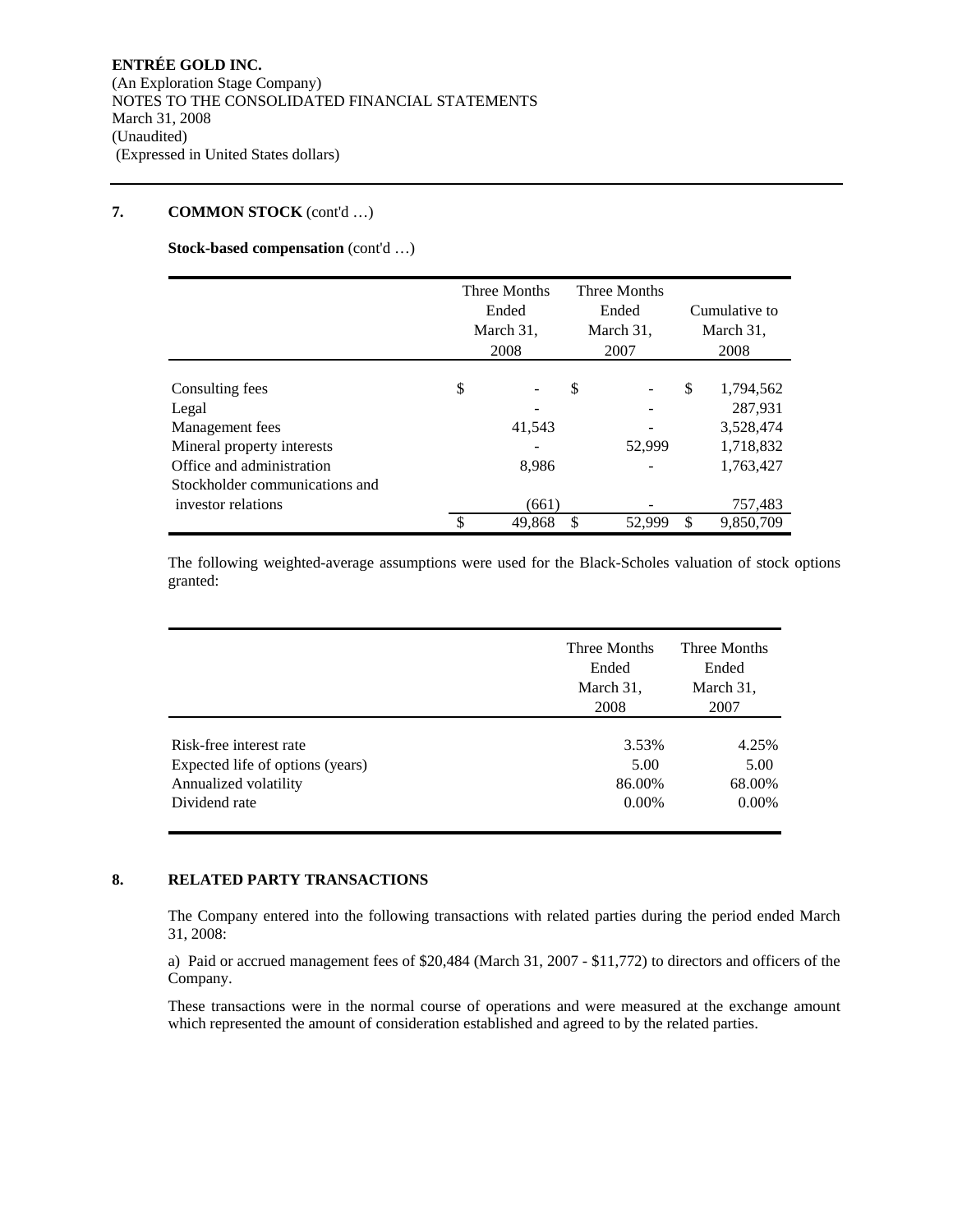#### **9. SEGMENT INFORMATION**

The Company operates in one business segment being the exploration of mineral property interests.

Geographic information is as follows:

|                                                                  | March 31,<br>March 31,<br>2008<br>2007                                                     |
|------------------------------------------------------------------|--------------------------------------------------------------------------------------------|
| Identifiable assets<br>Canada<br>Mongolia<br><b>USA</b><br>China | \$<br>13,861,249<br>67,124,403<br><sup>\$</sup><br>606,532<br>574,130<br>114,545           |
|                                                                  | \$<br>\$<br>67,845,480<br>14,435,379                                                       |
|                                                                  | Quarter<br>Quater Ended<br>Ended<br>March 31,<br>March 31,<br>2007<br>2008                 |
| Loss for the year<br>Canada<br>Mongolia<br>USA.<br>China         | \$<br>$(949, 336)$ \$<br>(618, 544)<br>(355, 377)<br>(558,092)<br>(547, 715)<br>(126, 218) |

#### **10. FINANCIAL INSTRUMENTS**

The Company's financial instruments consist of cash and cash equivalents, receivables, investments and accounts payable and accrued liabilities. Unless otherwise noted, it is management's opinion that the Company is not exposed to significant interest or credit risks arising from these financial instruments. The fair value of these financial instruments approximates their carrying values, unless otherwise noted.

 $$$  (1,978,646)  $$$  (1,176,636)

The Company is exposed to currency risk by incurring certain expenditures in currencies other than the Canadian dollar. The Company does not use derivative instruments to reduce this currency risk.

#### **11. SUPPLEMENTAL DISCLOSURE WITH RESPECT TO CASH FLOWS**

The significant non-cash transaction for the three months ended March 31, 2008 consisted of the issuance of 10,000 common shares in payment of mineral property interests in the amount of \$20,066 (Note 7).

Cash and cash equivalents consisted of cash of \$1,207,773 (December 31, 2007 - \$9,240,513) and shortterm investments of \$62,232,091 (December 31, 2007 - \$57,865,600).